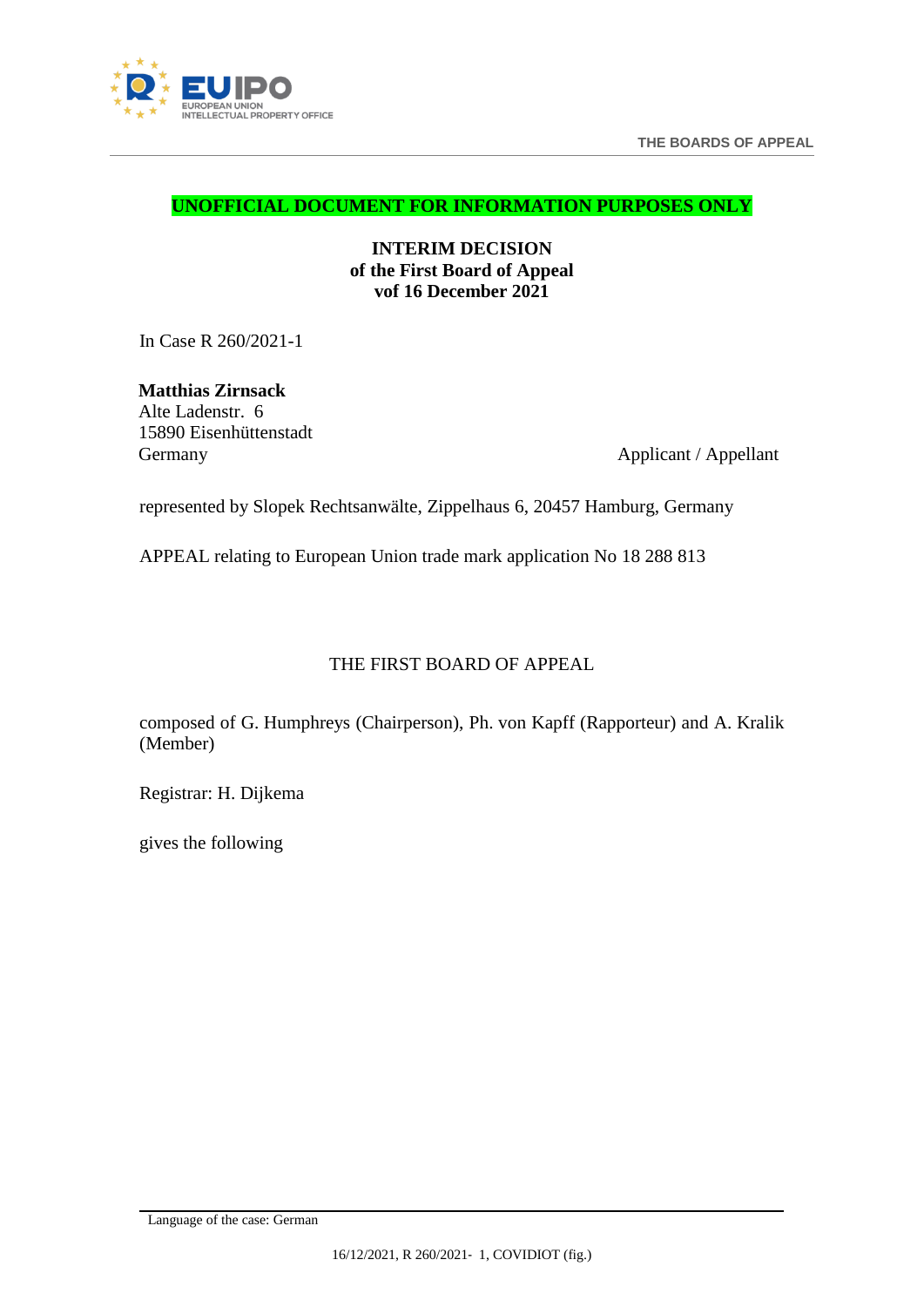### **Interim decision**

### **Summary of the facts**

1 By an application filed on 12 August 2020, Mr Matthias Zirnsack ('the applicant') sought to register the figurative mark



as a European Union trade mark in respect of the following goods:

Class 6 – Metal clips;

Class 9 – Computer gaming software; mobile apps;

Class 28 – Board games; toys.

- 2 An objection was filed to the application. The applicant maintained its request for registration and declared that the trade mark was to be used for a game:
	- The German word 'COVIDIOTEN' [in English: 'COVIDIOTS'] refers to the protagonists of the game against whom the players compete and against whom they have to win. The winner of the game receives a challenge trophy consisting of a gold clip that is pinned to the score sheet.
	- The trade mark sign consists of the word 'COVIDIOT' and a representation in colour of three game pieces that resemble a jester's cap. This evocation is further intensified by the colours chosen for the trade mark sign.
	- This graphic component makes it clear to the reasonably circumspect observer that what is involved is an ironic allusion to 'COVIDIOTS'.
	- The word 'Idiot' may be rude on its own but, in connection with 'COVID', is not yet viewed as purely offensive or negative. It is increasingly being used and also accepted as a buzzword. No offensive or gross violation of taste is apparent.
	- Art and opinion are allowed to be ironic, even satirical, and are covered by the guaranteed fundamental rights of artistic freedom and freedom of expression.
- 3 By decision of 9 December 2020 ('the contested decision'), the examiner refused the application pursuant to Article  $7(1)(f)$  EUTMR in conjunction with Article  $7(2)$ EUTMR in respect of all the goods applied for. The examiner based his decision on the following grounds in particular:
	- The word combination is understood inter alia in German and English.
	- The purpose of Article  $7(1)(f)$  EUTMR is not to identify and filter out signs whose use in trade absolutely must be prevented, but to prevent the registration of EU trade marks where the granting of a monopoly would contravene applicable law or be perceived by the relevant public as going directly against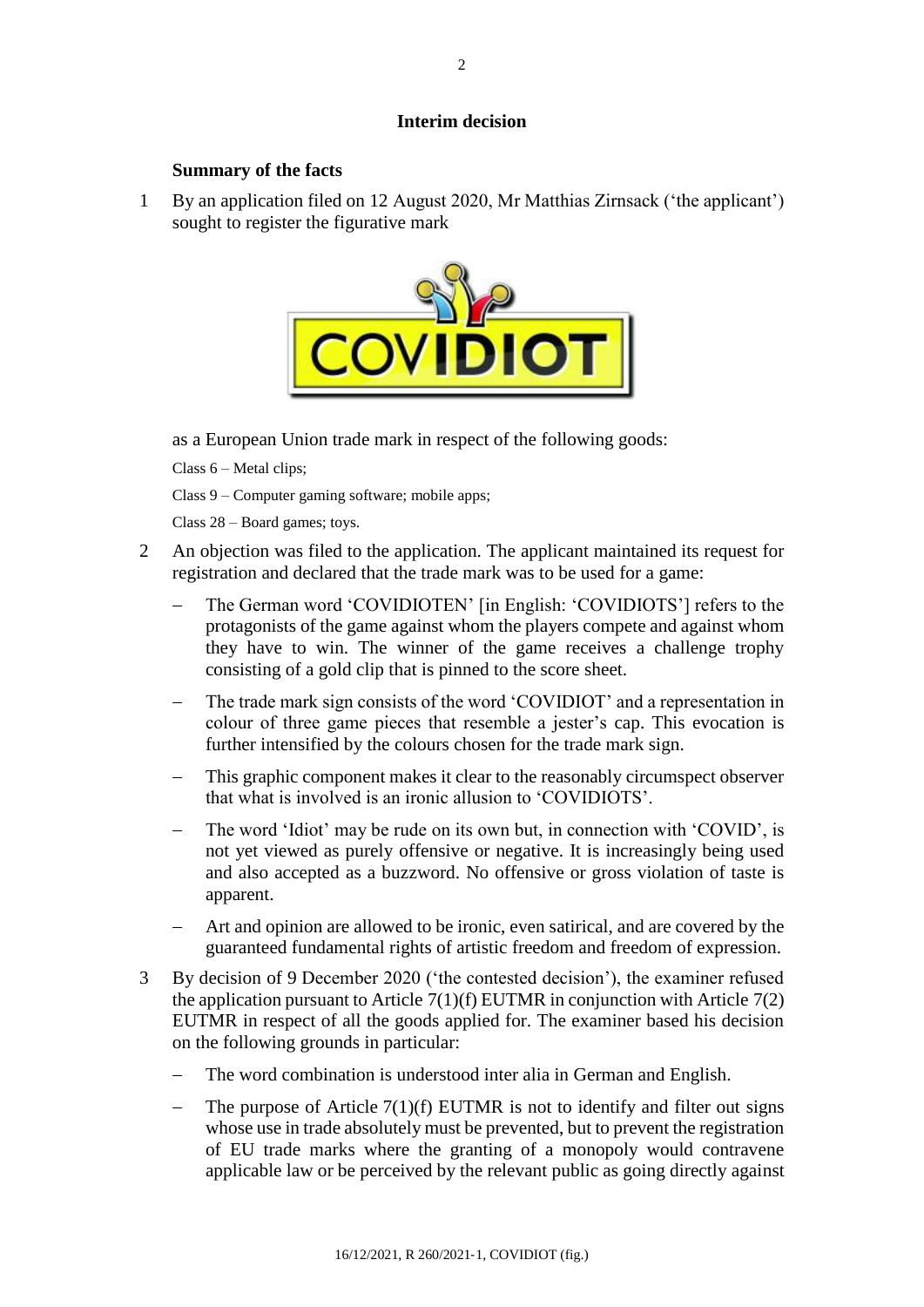the basic moral norms of society. The Office should therefore not actively support individuals who wish to further their business objectives by using trade marks that violate certain basic values of civilised society (06/07/2006, R 495/2005-G, SCREW YOU, § 13).

 The application of Article 7(1)(f) EUTMR is not restricted by the principle of freedom of expression (Article 10, Freedom of expression, European Convention on Human Rights (ECHR)), as refusal of a registration only means that the sign is not granted protection under trade mark law but not that use of the sign, even in business, is prohibited (09/03/2012, T-417/10, ¡Que buenu ye! Hijoputa (fig.), EU:T:2012:120, § 26).

### *Public*

- In the present case, the contested goods are aimed both at the general public, which uses them for private purposes, and at the more restricted target group of gaming industry professionals.
- Depending on the type of goods concerned, the level of attention of the relevant public will be that of average consumers, who are reasonably well informed and reasonably observant and circumspect, or it will be high, as specialists usually pay particular attention to acquisitions in the scope of their professional activity and the goods applied for are particularly important for the functioning of an undertaking.

### *Word element of the trade mark 'Covidiot'*

- The word 'Covidiot' is a combination of the terms 'COVID' and 'Idiot'.
- The word is understood by both the German-speaking and English-speaking public and is now part of standard vocabulary.

### *Figurative element*

- The jester's cap primarily emphasises the message that what is involved here is an idiot.
- 4 The examiner demonstrated the meaning of the term 'Covidiot' with the following evidence in particular (retrieved on 31 August 2020):
	- ʻ*How to tell a covidiot from a maskhole: learning the language of the pandemic'*

[https://www.bbc.co.uk/programmes/articles/4G0DhbmMBPN3nTlGkDLXG](https://www.bbc.co.uk/programmes/articles/4G0DhbmMBPN3nTlGkDLXGgC/how-to-tell-a-covidiot-from-a-maskhole-learning-the-language-of-the-pandemic) [gC/how-to-tell-a-covidiot-from-a-maskhole-learning-the-language-of-the](https://www.bbc.co.uk/programmes/articles/4G0DhbmMBPN3nTlGkDLXGgC/how-to-tell-a-covidiot-from-a-maskhole-learning-the-language-of-the-pandemic)[pandemic](https://www.bbc.co.uk/programmes/articles/4G0DhbmMBPN3nTlGkDLXGgC/how-to-tell-a-covidiot-from-a-maskhole-learning-the-language-of-the-pandemic)

an online article analysing the evolution of language during the pandemic. One of the chapters refers to new words that have arisen from plays on words.

### *New words for new times*

*One of the best things about the British is our sense of humour and our ability to make light of the most dire of situations. We take a look at some of our favourite plays on words during Covid-19 …*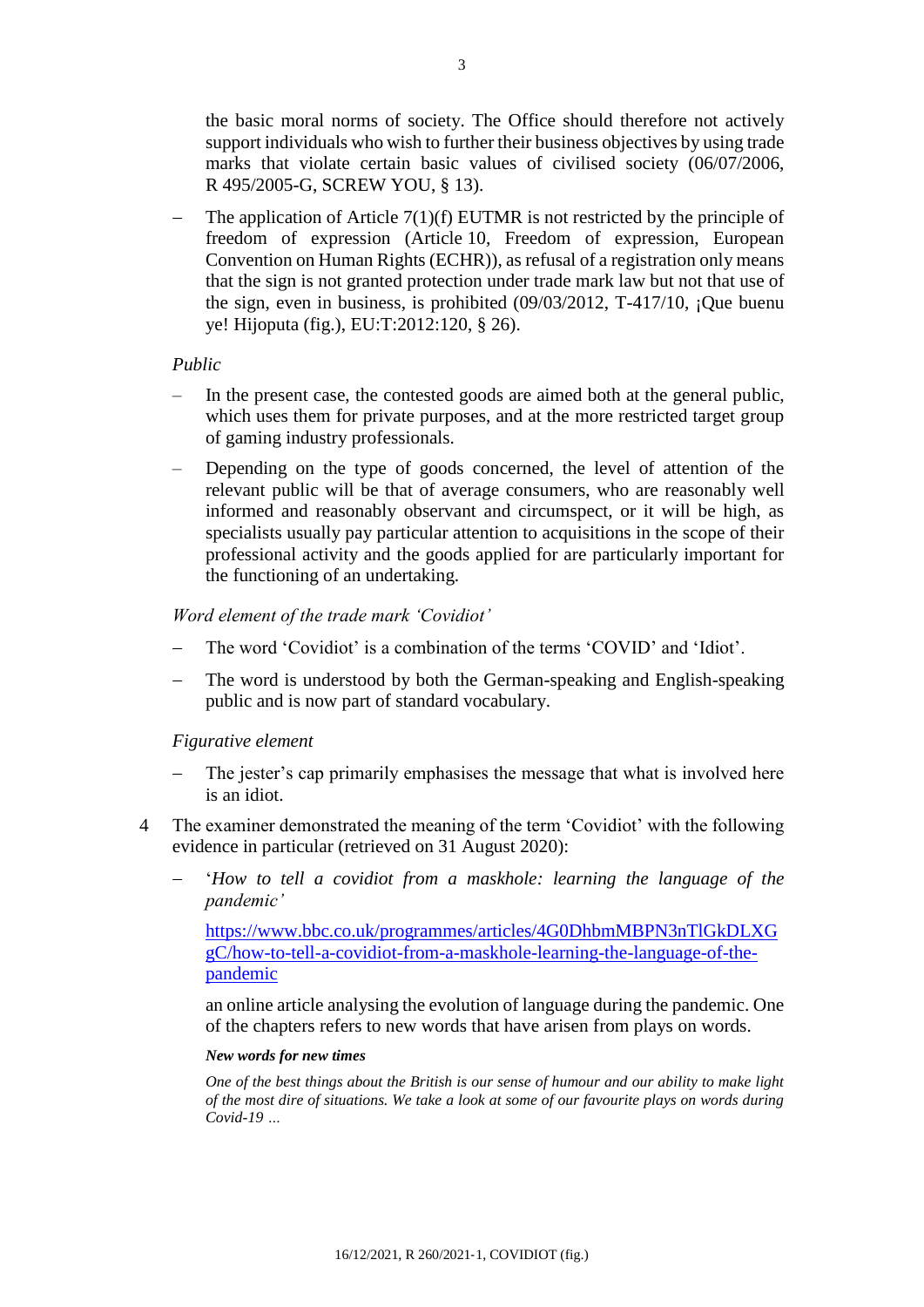

*Blursday: when all the days blur into one another and you're not sure if it's Sunday or Thursday; Quarantinini: what started off as a concoction of vitamin D, orange juice and vodka for an immune-building drink, is now just any cocktail you drink during lockdown; Loxit: the exiting from lockdown and its rules; Lockstalgia (Times): we may look back fondly upon the time of lockdown and save up stories to tell our grandchildren; Covidiot: someone behaving irresponsibly or flouting government instructions in the face of the virus; Rona: American rapper Cardi B coined this phrase in a video that quickly went viral online; Morona: a person behaving like an imbecile directly because of the outbreak; Coronalusional: suffering from disordered thinking as a result of, or during, the COVID-19 crisis; Doomscrolling: scrolling through social media and seeing a continuous stream of doom and gloom; Zumped: 'dumped' by a partner via video link [Zoom] or online; Ronavation: renovation or refurbishment during lockdown; an Instragram hashtag; Quaranstream: binge-watching several TV series and/or movies while in lockdown; Spendemic: the increase in online shopping while confined during the coronavirus; Maskhole: someone refusing to wear a mask despite notices being in place; Quaran-stream is the binge-watching of several TV series and/or movies while in lockdown …*

'People who do not behave correctly in the context of the coronavirus'

at [https://www.netzwelt.de/abkuerzung/](https://www.netzwelt.de/abkuerzung/177332-covidiot-bedeutung-verwendung.html) 177 332-covidiot-bedeutung[verwendung.html](https://www.netzwelt.de/abkuerzung/177332-covidiot-bedeutung-verwendung.html)

**This is what ʻCovidiot' means:** People who do not behave correctly in the context of the coronavirus. The coronavirus keeps the world in suspense and, as the virus spreads, both governments and people are reacting differently when dealing with the virus. Those people in particular who behave irresponsibly and, for example, continue to celebrate in large groups are described as 'covidiots'. In March 2020, the expression 'covidiot' was coined as a result of the behaviour of some people who ignore the public warnings and behave irresponsibly. The term 'covidiot' also refers to those people who bought items such as toilet paper in bulk, meaning that the supermarkets were no longer able to obtain sufficient supplies, resulting in weeks of empty shelves and some people no longer getting toilet paper. People who do not cut off their social contacts and who continue to meet and even celebrate in large groups can also be described as 'covidiots', as they put others' lives at risk by their actions and, despite all the media coverage, continue to behave as 'idiots'.

**This is how ʻCovidiot' is used:** If you have a person who displays such behaviour, does not think of others and starts panic buying, or does not keep at the stipulated distance in public places, you can call them a 'covidiot'. You must of course be conscious of the fact that this expression, like 'idiot', is not particularly flattering. Therefore, you should be circumspect when using the expression and make sure that no-one gets triggered by it.

#### **Examples of use of ʻCovidiot'**:

Person A: 'I've just treated myself to five packs of toilet paper; you never know when there will be any again.' Person B: 'You're such a covidiot! Now there is none left for anyone else!"

Person A: 'I don't care what the state says, I'm flying to Italy now!' Person B: 'You covidiot, just stay at home, quarantine and chill!'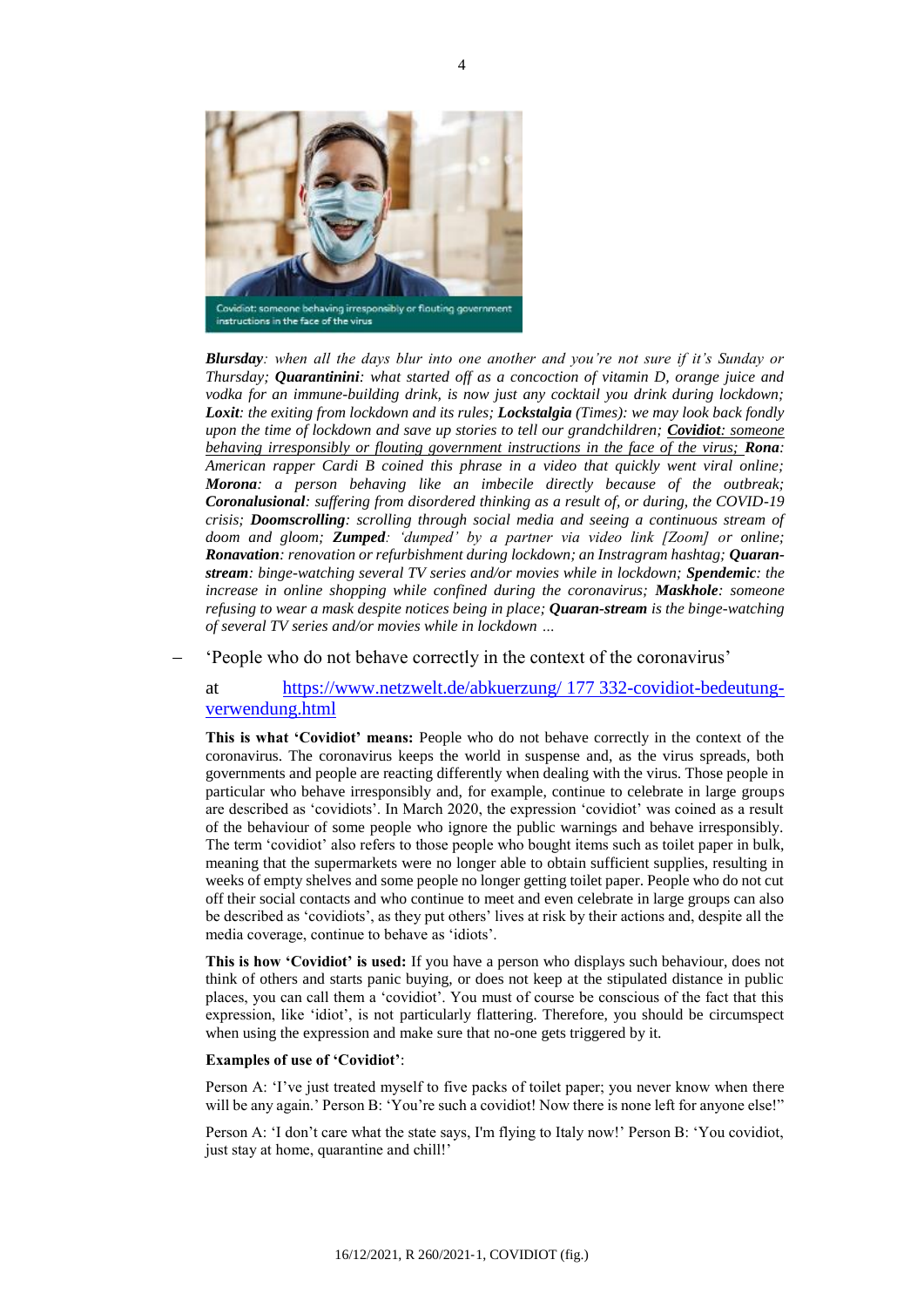### *Covidiot: A term from the Urban Dictionary*

[https://praxistipps.chip.de/covidiot-das-bedeutet-der-begriff\\_](https://praxistipps.chip.de/covidiot-das-bedeutet-der-begriff_118602) 118 602

'The coronavirus causes fear and concern throughout the world. It is recommended to stay at home and avoid crowds in order to slow down the outbreak. In many countries, there is even a curfew. However, there are still people who do not comply and, despite the warnings, **are not aware of the seriousness of the situation** and do not appreciate it. These people put the health of others at risk and thus show **disrespect** for their fellow human beings. Many people also show their disrespect by shopping excessively. They are afraid that there will soon be no food left, so they **panic buy**. They buy much more than they need and **hoard it**, for example toilet paper and food, which means that there is insufficient for other people. The *Urban Dictionary* has coined a term for these people: '**covidiot**'. It is made up of 'COVID-19' and 'idiot'. The term therefore describes those people who, in this crisis situation, think only of themselves and not of the wellbeing of other people.'

 'Risk to reputation – on the risk of being branded a covidiot', Rainer Schlötterer, 26 May 2020 on RiskNet, The Risk Management Network, at [https://www.risknet.de/themen/risknews/vom-risiko-zum-covidiot-](https://www.risknet.de/themen/risknews/vom-risiko-zum-covidiot-abgestempelt-zu-werden/)



### [abgestempelt-zu-werden/.](https://www.risknet.de/themen/risknews/vom-risiko-zum-covidiot-abgestempelt-zu-werden/)

'Covidiot was originally used to describe people who do not comply with the measures imposed by governments, such as keeping a distance or hoarding toilet paper. However, the meaning has since expanded. It is now also used to discredit people and even scientists who do not believe that all the measures that most governments have implemented, such as social lockdowns or mask mandates, are expedient, proportionate or even necessary. The term is now used to discredit such other opinions and people who hold these views, and to portray them as 'sick' and 'idiotic'. This rules out any discussion, scientific and interdisciplinary discourse and possibly a compromise solution, and no debate takes place.'

### *Breach of accepted principles of morality*

- Taken in its entirety, the trade mark applied for therefore constitutes a breach of the accepted principles of morality pursuant to Article  $7(1)(f)$  EUTMR and Article 7(2) EUTMR.
- The trade mark must be assessed by reference to the norms and values of ordinary citizens who fall between both extremes (the small minority of exceptionally puritanical citizens and the small minority at the other end of the spectrum, who find even gross obscenity acceptable) (06/07/2006, R 495/2005-G, SCREW YOU, § 21).
- The meaning of the trade mark applied for is clearly and unambiguously conveyed to reasonable consumers with an average sensitivity and tolerance threshold. The term is an insult that is likely to offend the sense of decency of those who think fairly and justly, as it discredits, inter alia, other people who do not think that all the measures that most governments have implemented,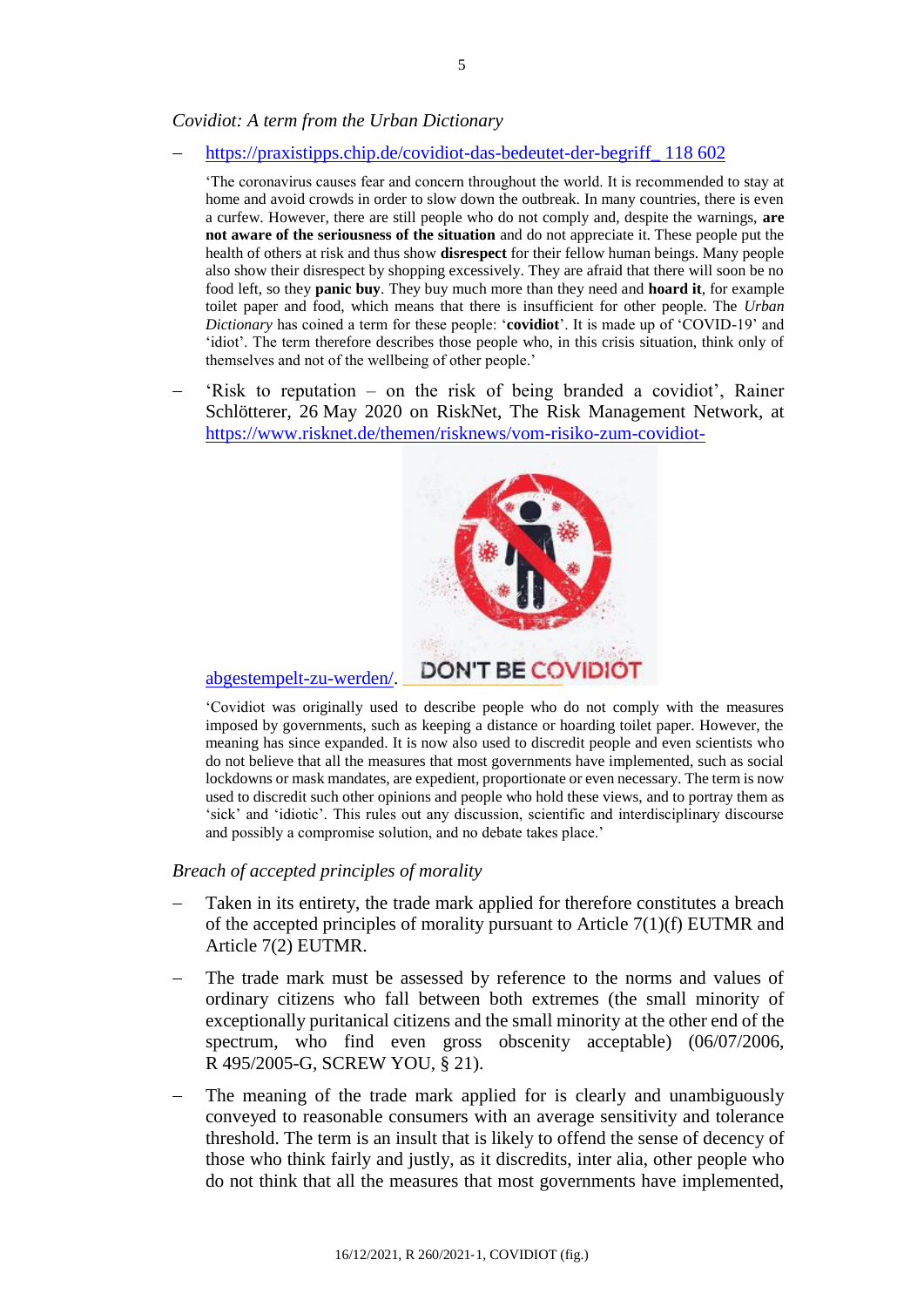such as social lockdowns or mask mandates, are expedient, proportionate or even necessary.

- In addition, the goods in Classes 6, 9 and 28 labelled with the trade mark may be used to label other people with the term 'Covidiot' in a derogatory manner, for example by attaching metal clips bearing the term to their clothing or their home (Class 6), or by using the games in Classes 9 and 28 to teach children or young people, for example, in a playful way, the criteria to defame other people as covidiots.
- There can therefore be no liberalisation of the public view in this case. Nor is any purely ironic allusion to 'COVIDIOTS' apparent. Artistic freedom and freedom of expression are not restricted, as refusing registration of the sign, while not granting it any protection under trade mark law, does not prohibit its use, even in the course of business.
- The figurative elements are not capable of weakening, let alone refuting, the impression the trade mark makes, as the jester's cap primarily emphasises the message that what is involved here is an idiot.
- With regard to prior registration No 3 888 344 'SCREW YOU', the Office points out that, according to established case-law, the decisions to be made concerning the registration of a sign as a European Union trade mark are adopted in the exercise of circumscribed powers and are not a matter of discretion. The trade mark was not identical, and Office practice may have changed since that registration.
- 5 The applicant filed a notice of appeal on 8 February 2021 and requested that the contested decision be annulled. The grounds of appeal were received by the Office on 9 April 2021.

### **Grounds of appeal**

- 6 The applicant's arguments in the grounds of appeal may be summarised as follows:
	- The applicant expressly does not share the examiner's assessment. The concept of accepted principles of morality refers to the fundamental values and standards of a society at a given moment in time. Values and norms are variable and subject to constant change, both in terms of time and place. The decision must therefore be based on the relevant time and place. According to that view, an assessment must be made of what is still morally acceptable in society (27/02/2020, C-240/18 P, Fack Ju Göhte, EU:C:2020:118, § 39). It is not enough for a sign or term to seem tasteless or inappropriate; rather, it must be contrary to the <u>fundamental moral values</u> and standards of a society (emphasis in original) (27/02/2020, C-240/18 P, Fack Ju Göhte, EU:C:2020:118, § 41f).
	- The term 'Covidiot' is already contrary to the fundamental moral values in Germany and elsewhere in the EU, where English is spoken.
	- Nor does 'Covidiot' refer to all those who comment critically on individual measures to combat the COVID-19 pandemic. According to the online encyclopaedia Wikipedia, in German linguistic usage, the term refers to people who consciously, and seeking publicity, deny the existence of the COVID-19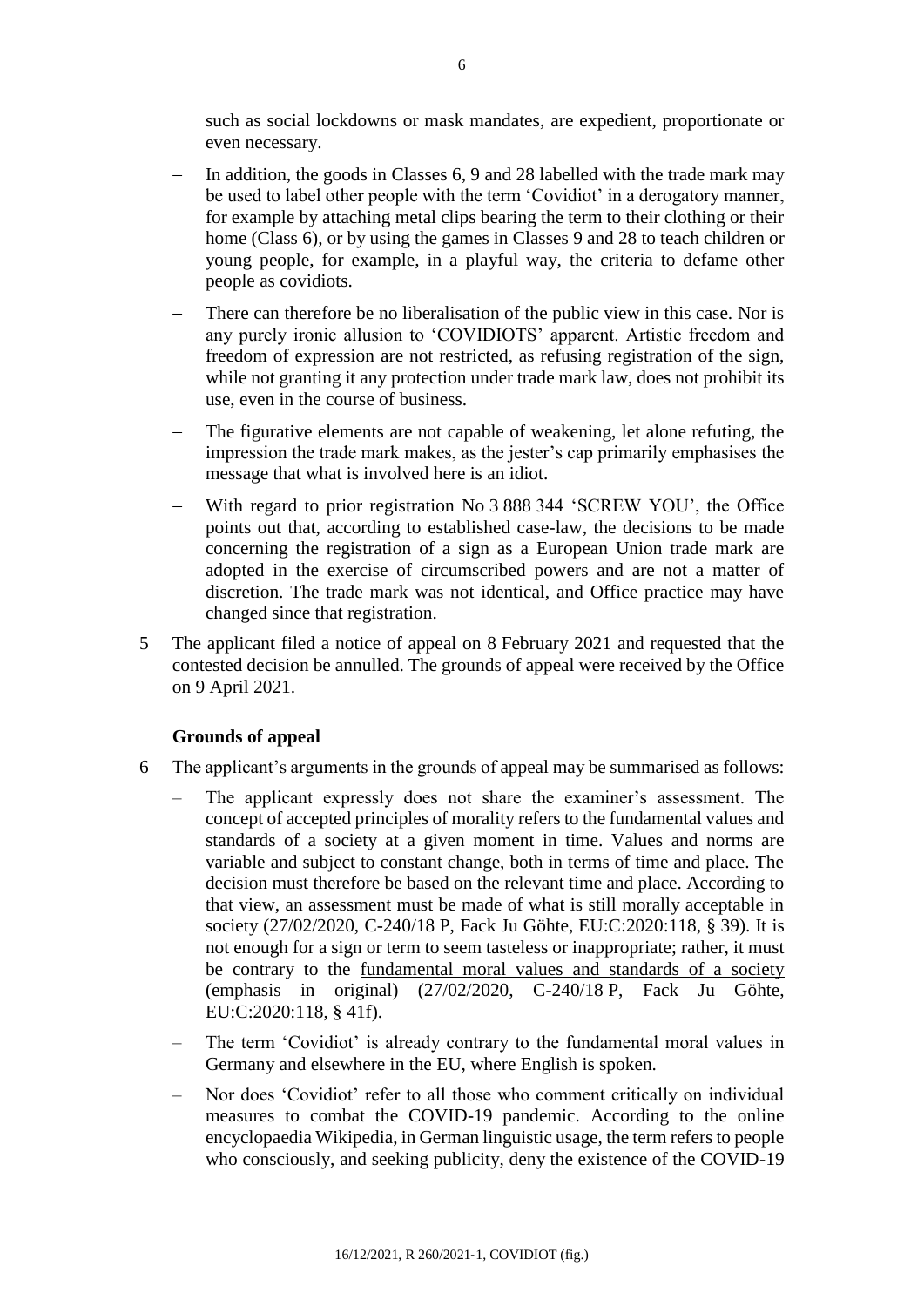disease or the SARS-CoV-2 virus, or believe in and/or spread misinformation or conspiracy theories about the COVID-19 pandemic.

– The applicant refers to the following Wikipedia entry (retrieved on 25 October 2021, here without the evidence cited therein).

Covidiot



[Polemic](https://de.wikipedia.org/wiki/Polemik) from opponents of measures to combat the pandemic: Comparison with the [Sportpalast speech](https://de.wikipedia.org/wiki/Sportpalastrede) given by [Joseph Goebbels](https://de.wikipedia.org/wiki/Joseph_Goebbels) in 1943 (Berlin, March 2020)

The German term *Covidiot* [\(English](https://de.wikipedia.org/wiki/Englische_Sprache) covidio[t\[1\]](https://de.wikipedia.org/wiki/Covidiot#cite_note-1) or also covidiocy), [French](https://de.wikipedia.org/wiki/Franz%C3%B6sische_Sprache) *covidiot*, [Italian](https://de.wikipedia.org/wiki/Italienische_Sprache) *covidiota* is a [neologism](https://de.wikipedia.org/wiki/Covid-19-Pandemie) that emerged in 2020 in the wake of the [COVID-19 pandemic.](https://de.wikipedia.org/wiki/Neologismus) The [portmanteau word](https://de.wikipedia.org/wiki/Kofferwort) is formed by combining the name of the disease [COVID-19](https://de.wikipedia.org/wiki/COVID-19) with the [insult](https://de.wikipedia.org/wiki/Schimpfwort) [idiot.](https://de.wikipedia.org/wiki/Idiot) It has been included in the English-language [Urban Dictionary](https://de.wikipedia.org/wiki/Urban_Dictionary) since March 2020 and is used in both [social media](https://de.wikipedia.org/wiki/Soziales_Netzwerk_(Internet)) and the press.

The term forms the counterpart to the term ['sheeple'](https://de.wikipedia.org/wiki/Schlafschaf) for those who follow the health advice and state restrictions.

#### Meaning

The term describes in a derogatory [\(pejorative\)](https://de.wikipedia.org/wiki/Pejorativ) manner those who consciously, and seeking publicity, deny the existence of the COVID-19 disease or the [SARS-CoV-2](https://de.wikipedia.org/wiki/SARS-CoV-2) virus, or believe in or spread [misinformation](https://de.wikipedia.org/wiki/Falschinformationen_zur_COVID-19-Pandemie) o[r conspiracy theories](https://de.wikipedia.org/wiki/Verschw%C3%B6rungstheorie) about the COVID-19 pandemic. The term acquires a derogatory meaning by being used to refer to people who, in the face of a social crisis, [selfishly](https://de.wikipedia.org/wiki/Egoismus) place their personal wellbeing above that of others, for example by deliberately disregarding protective regulations, such as the wearing o[f cloth face masks](https://de.wikipedia.org/wiki/Alltagsmaske) o[r surgical masks,](https://de.wikipedia.org/wiki/Mund-Nasen-Schutz) and [other rules.](https://de.wikipedia.org/wiki/AHA-Formel)

It refers to people who move in possibly overlapping [filter bubbles,](https://de.wikipedia.org/wiki/Informationsblase) and are therefore subject to a[n echo chamber effect,](https://de.wikipedia.org/wiki/Echokammer-Effekt) which may lead to a narrowing of their world view and [confirmation](https://de.wikipedia.org/wiki/Best%C3%A4tigungsfehler)  [bias](https://de.wikipedia.org/wiki/Best%C3%A4tigungsfehler) or other [cognitive biases.](https://de.wikipedia.org/wiki/Kognitive_Verzerrung)[\[8\]\[9\]](https://de.wikipedia.org/wiki/Covidiot#cite_note-nachdenk-8) Similar views are heard and read again and again, for example that the novel coronavirus does not even exist or that covering the nose and mouth is an unnecessary and even dangerous measure. Staying inside the filter bubble leads to continuous confirmation of demonstrably false claims or 'half-truths', going as far as holding the view that untruths are deliberately spread via the established mass media, the Robert Koch [Institute,](https://de.wikipedia.org/wiki/Robert_Koch-Institut) orthodox medicine, etc. (the ['lying press'](https://de.wikipedia.org/wiki/L%C3%BCgenpresse#Gegenwärtige_Verwendung_(chronologisch))), and that the truth can only be found on certain 'uncensored' channels outside the establishment, such as [YouTube](https://de.wikipedia.org/wiki/YouTube) or [Telegram.](https://de.wikipedia.org/wiki/Telegram)

#### Reception

Since the beginning of the <u>pandemic</u> in Germany, use of the <u>insult</u> can be proved, for example in March 2020. It is also used, for example, on [Twitter,](https://de.wikipedia.org/wiki/Twitter) as [a hashtag:](https://de.wikipedia.org/wiki/Hashtag) #Covidiots.

The criticism was made on Bayerischer Rundfunk [Bavarian Radio] that the term summarised a complex issue in a 'nonsensical' and ʻcondescending' way. [Pia Lamberty](https://de.wikipedia.org/wiki/Pia_Lamberty) is also of the opinion that it is not helpful to 'label' conspiracy theorists as covidiots. As belief in conspiracies was ʻnot measured in a binary way', but there was a scale between 'strong conspiracy theorist or not a conspiracy theorist at all', the ideologies of those referred to as such had to be considered.

#### Legal aspects

The SPD Chairperson, **Saskia Esken**, used #Covidioten as a hashtag to refer to the participants in a demonstration in Berlin at the beginning of August 2020, during which the demonstrators violated the German [Protection against Infection Act](https://de.wikipedia.org/wiki/Infektionsschutzgesetz) [\(legislative text\)](https://www.gesetze-im-internet.de/ifsg/index.html). Subsequent charges of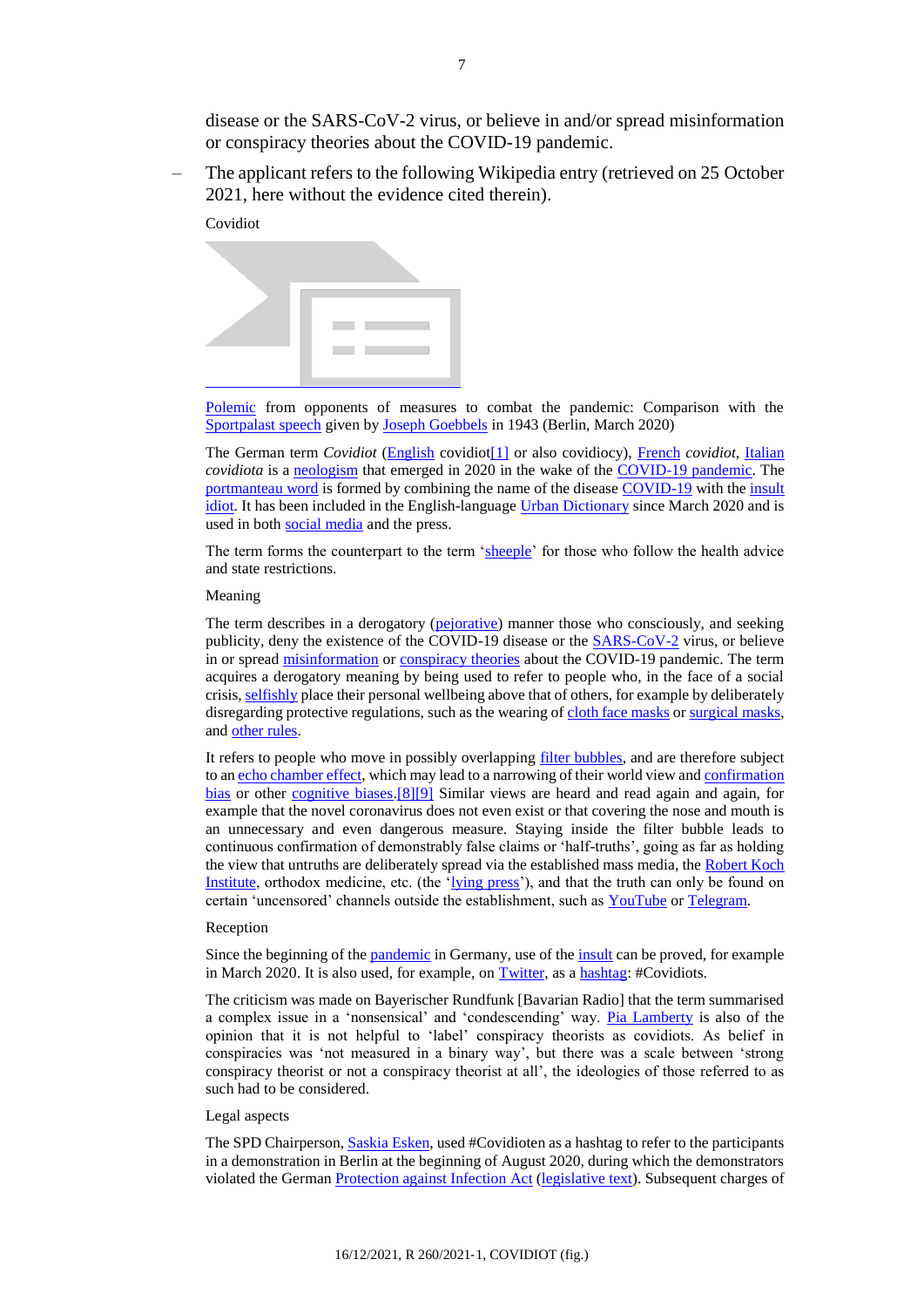[defamation](https://de.wikipedia.org/wiki/Beleidigung_(Deutschland)) were dropped by the [Berlin Public Prosecutor's Office](https://de.wikipedia.org/wiki/Staatsanwaltschaft_Berlin) without any investigations being initiated. The Public Prosecutor's Office took the view that the 'pointed term' Covidiot was, 'as an expression of opinion in the political dispute in the coronavirus pandemic, not punishable by law and was covered by [freedom of expression,](https://de.wikipedia.org/wiki/Meinungsfreiheit) which was protected by the constitution ( $\Delta$ rticle  $5(1)$  of the Basic [Law \(Germany's Constitution\)\)](https://de.wikipedia.org/wiki/Grundgesetz_f%C3%BCr_die_Bundesrepublik_Deutschland).' However, it pointed out that Esken had aimed it at those participants who 'had breached the sanitary and social distancing rules laid down on the basis of the Protection against Infection Act and the ordinances issued in this respect'.

In English, the term means

'*someone who behaves in a stupid way that risks spreading the infectious disease COVID-19*' or '*someone who ignores the warnings regarding public health or safety. A person who hoards goods, denying them from their neighbours*'.

- As correctly stated by the examiner, the term has now become part of standard language and is part of the political debate. 'Covidiot' therefore does not mean people who voice criticism, but people who deny the virus as such and/or reject any measure, and show no solidarity with their fellow human beings.
- It is significant that referring to the participants in a demonstration against the Federal Government's coronavirus restrictions as 'covidiots' does not constitute an insult, but rather, in the opinion of the Berlin Public Prosecutor's Office, is, as an expression of opinion in the political dispute in the coronavirus pandemic, not punishable by law and regarded as covered by freedom of expression.
- The term 'Covidiot' is also the subject of scientific research and is, literally, 'on everyone's lips'.
- In the United Kingdom, the term has been included in the *Cambridge Dictionary*.

# covidiot

noun [C] • informal (also Covidiot) UK /kao'vid.i.et/ US /koo'vid.i.et/

someone who behaves in a stupid way that risks spreading the infectious disease **Covid-19:** 

 $+ 1 = 1$ 

• Covidiots were still holding parties as the region recorded its highest ever death toll this week

#### - More examples

- A covidiot doesn't take COVID-19 and the risks of the virus seriously, despite what government and health officials say.
- . It's easy for the press to rail against "covidiots" and ignore the government's failures.
- A covidiot might declare it's their constitutional right to ignore social distancing guidelines and local regulations.
- People think it's alright to bend the rules for themselves, but everyone else is a Covidiot.
- FAZ 11/05/2020, [https://www.faz.net/aktuell/feuilleton/medien/corona-was](https://www.faz.net/aktuell/feuilleton/medien/corona-was-die-proteste-gegen-den-virenschutz-verraten-16763103.html)[die-proteste-gegen-den-virenschutz-verraten-16](https://www.faz.net/aktuell/feuilleton/medien/corona-was-die-proteste-gegen-den-virenschutz-verraten-16763103.html) 763 103.html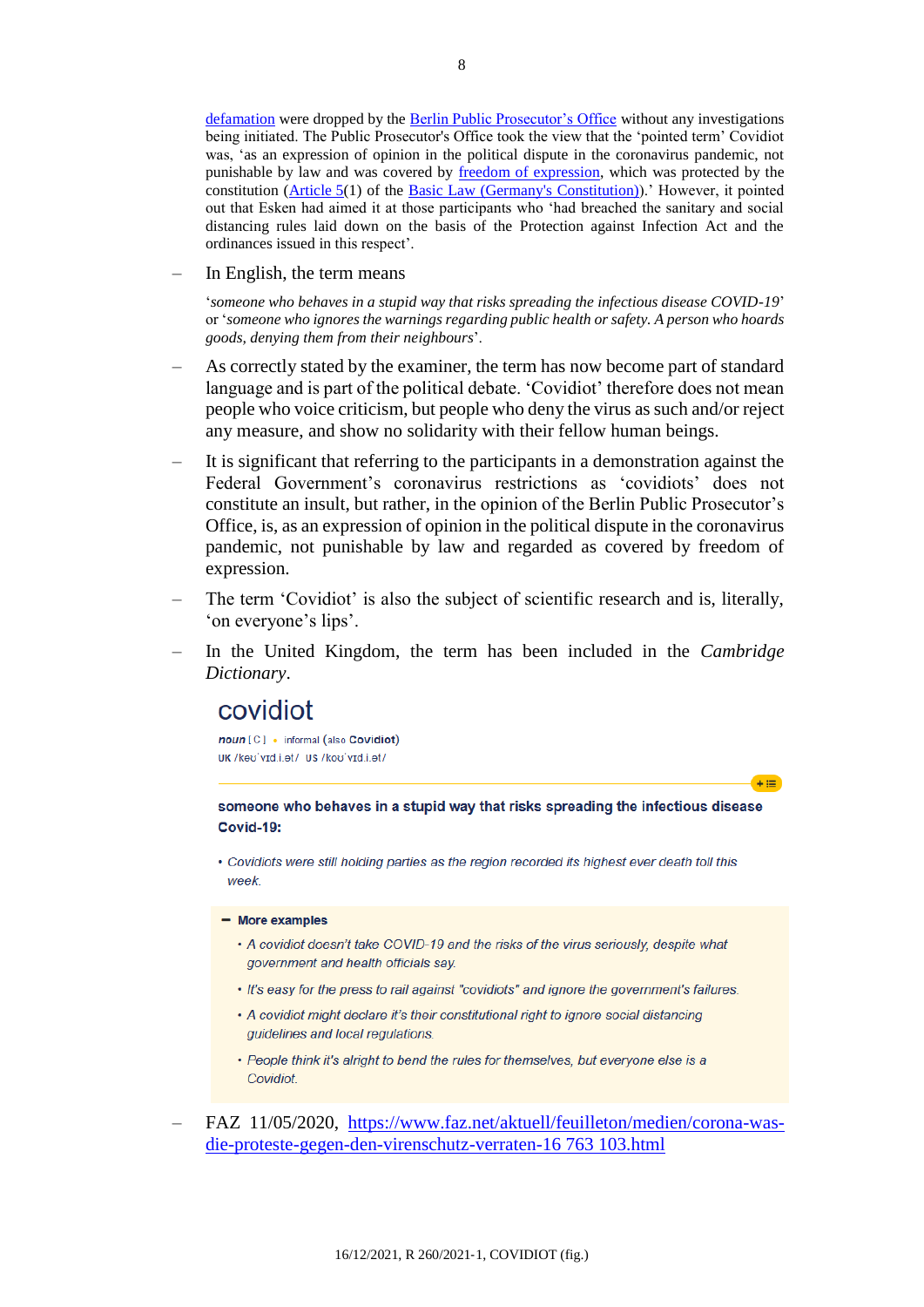

Sie sind wieder da - die selbsternannten Retter von Freiheit und Demokratie. Sie gehen auf die Straße und gerieren sich als Widerständler gegen eine vermeintliche Corona-Diktatur, In Wahrheit sind die Protestler etwas ganz anderes.

- The term is also used for reporting in the German newspaper *Die Zeit*.
- A term that is used by high-ranking politicians, and even in conservative daily newspapers or liberal weeklies, does not exceed the average tolerance threshold of a reasonable person. It may seem inappropriate to some people and even to a reasonable average observer, and might therefore not be used for that reason. However, this is not enough to see it as a fundamental violation of the moral rules that exceeds the tolerance threshold.
- Nor is there anything to indicate why morals in another EU Member State should be significantly different in this respect from those in Germany, which has been used as an example here.
- Account must be taken of prior registrations such as:
	- You're An Idiot (EUTM No 1 489 107),
	- The Idiot Among Us (EUTM No 1 537 631),
	- American Idiot (EUTM No 4 148 052),
	- Air Hole Face Masks You Idiot (EUTM No 11 667 045) or
	- God's Favorite Idiot (EUTM No 18 346 297).
- In comparison with these terms, no objection can be made to the expression 'Covidiot'.
- Furthermore, use of the term is protected by freedom of expression, Article 10 of the ECHR and Article 11 of the Charter of Fundamental Rights of the European Union. In assessing whether the registration of a trade mark is contrary to accepted principles of morality, freedom of expression must also be taken into account, Article 11 of the Charter of Fundamental Rights, Article 10 ECHR (27/02/2020, C-240/18 P, Fack Ju Göhte, EU:C:2020:118, § 56). Freedom of expression is a fundamental pillar of democratic society; it is simply a constitutive element thereof. Freedom of expression is does not consist merely of its final expression in conventional media, such as

9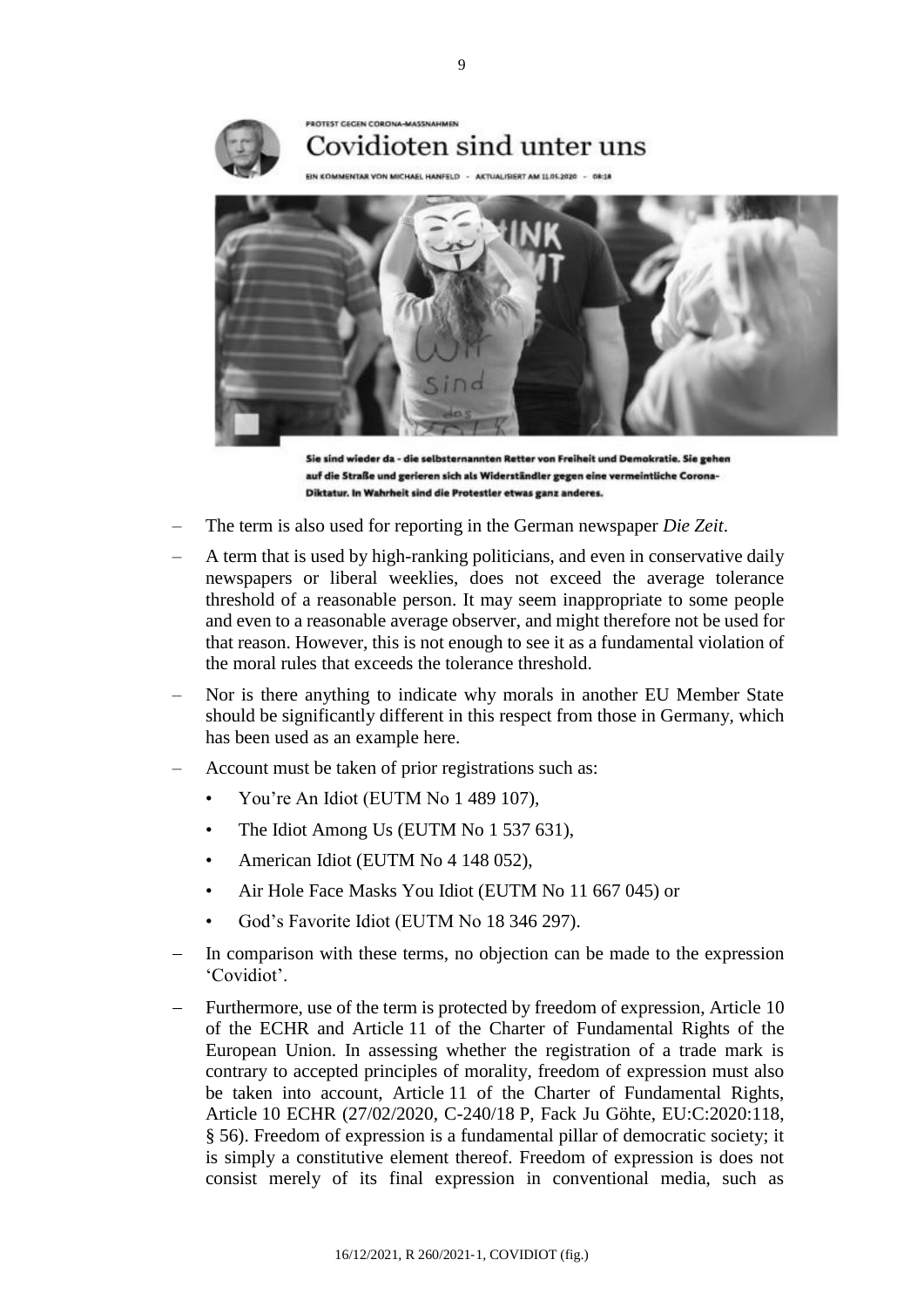newspapers, periodicals and radio, not even when supplemented by what is known as social media, but also takes other forms. For example, the European Court of Human Rights (ECHR) found it admissible for the initials of an allegedly corrupt Austrian minister to be used for the board game 'KHG – Korrupte haben Geld [ʻThe corrupt have money'] (ECHR, 23 April 2019, *Grasser v Austria*, No 37898/17). In order to assess whether a satirical argument is admissible, it is irrelevant whether a subject has a commercial purpose (ECHR, 23/04/2019, No 37 898/17, *Grasser* v *Austria*, § 15).

- The game for which the trade mark in question is to be registered specifically in Class 28 deals with the current debate on combating the COVID-19 pandemic. It is a contribution to a heated debate – a contribution that, through exaggeration (also taken up in a downright humorous way by the figurative elements of the trade mark), softens the term. No specific individuals are attacked. Those who are critical of individual measures to combat the COVID-19 pandemic will not feel targeted – and nor should they. It must remain possible to take a satirical look at the COVID-19 pandemic, as well as at the debate within society, including and particularly in a playful, humorous way.
- In the social debate, the term 'sheeple' is the opposite of 'covidiot'. ʻSheeple' is the term used, in particular by the ranks of critics of the fight against the pandemic, to describe those who support stringent measures to combat it. The trade mark 'Schlafschaf' [German for ʻsheeple'] is registered as European Union trade mark No 17 998 077. If there is a pair of terms, such as COVIDIOT on the one hand and SCHLAFSCHAF [sheeple] on the other, it would be odd and inherently contradictory for one to be contrary to accepted principles of morality, and the other not.
- The refusal of the trade mark applied for, 'COVIDIOT', must therefore be annulled, and the application allowed to proceed to registration.
- 7 By communication of 1 October 2021, the rapporteur heard the applicant on the basis also of Article 7(1)(b) EUTMR.
	- 'Covidiot' is a kind of trendy term for a specific temporary phenomenon such as Brexit (30/01/2019, R 958/2017-G, BREXiT, § 50) or World Cup 2006 Germany (30/06/2008, R 1470/2005-1, WORLD CUP 2006 GERMANY § 51). The relevant consumers will be familiar with the meaning of the word 'covidiot' – namely an event relating to a historical and political process – and will therefore perceive the trade mark, when applied to games, merely as referring to the event concerned. This perception would overshadow any possibility of the trade mark being perceived as an indication of specific industrial or commercial origin for the goods.
	- The jester's cap merely accentuates the semantic meaning conveyed by the word element 'COVIDIOT'.
- 8 The applicant responded to the objection by letter of 22 October 2021.
	- The word element 'Covidiot' is already distinctive on its own (see grounds of appeal of 9 April 2021).
	- The trade mark as a whole is particularly distinctive. It is not apparent why the figurative elements should necessarily be descriptive of the goods applied for. The stylisation of the trade mark, in particular the yellow, which, by virtue of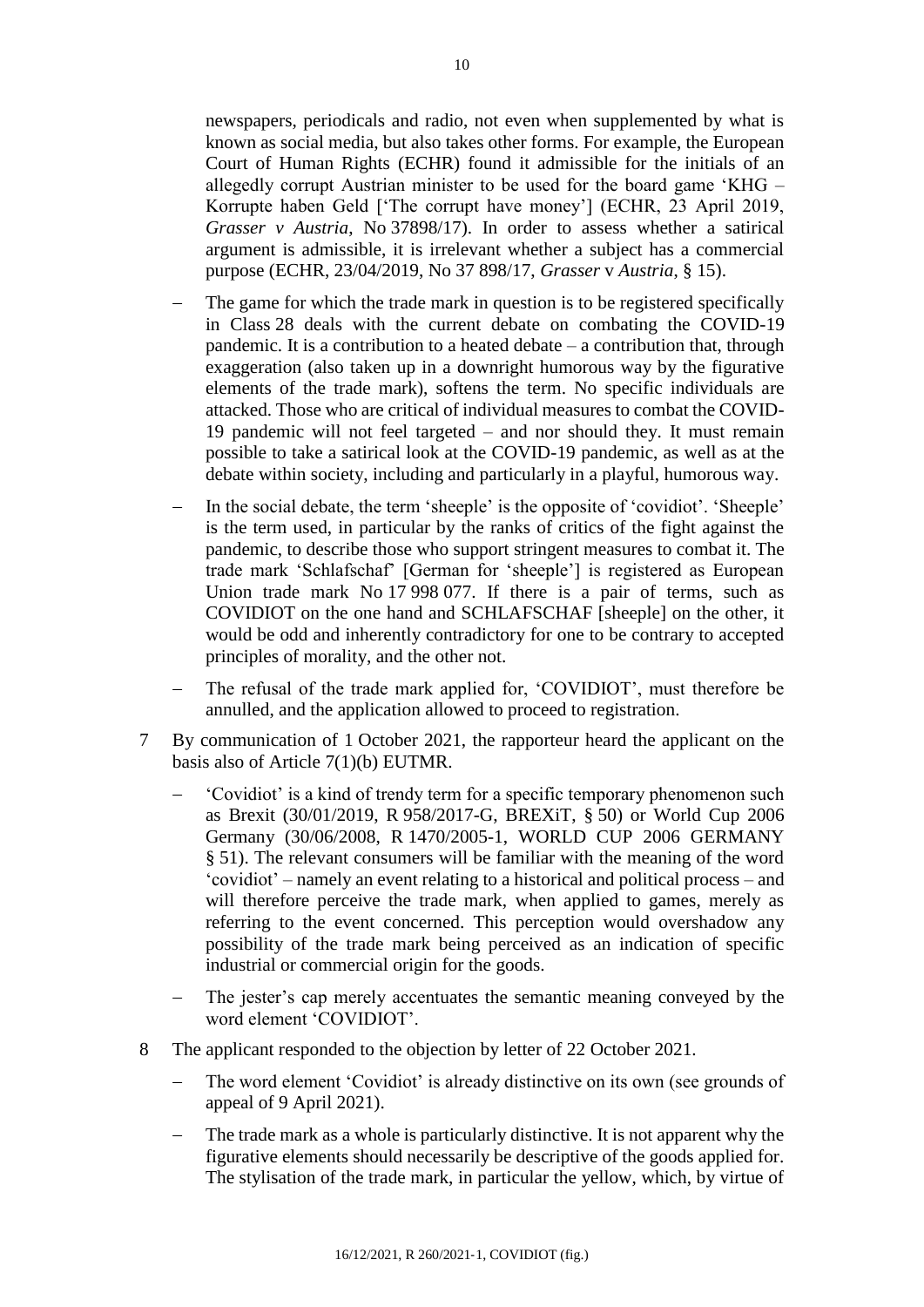its area, makes up a disproportionate share of the word/figurative mark, and the blue, yellow and red figures in the upper central part, leave ample scope for interpretation.

- When looking at the trade mark, it is clear that the yellow background forms a large part of the overall representation in terms of surface area. In addition, yellow is a signal colour that is particularly noticed by the public. Furthermore, another striking stylisation in the form of blue, yellow and red figures is clearly visible in the upper central part of the sign.
- The argument that these stylisations have a semantic content, conveyed by the word 'Covidiot' is, at best, contrived. Solely the assumption that the stylisation resembles a jester's cap already shows that it is not entirely clear what exactly the stylisations are supposed to represent. This makes them capable of interpretation, which rather, and without further ado, speaks for the distinctive character and therefore the registrability of the application. Even if it were to be assumed that the stylisation is a jester's cap, it is not clear to what extent jesters' caps could be descriptive of the goods applied for (games).

### **Reasons**

- 9 The appeal is admissible and well founded pursuant to Articles 66 and 67, and Article 68(1) EUTMR.
- 10 Pursuant to Article 37 EUTMDR, the present case is referred to the Grand Board for examination.
- 11 The Board notes that the degree of legal complexity of the case and its importance justify its examination by the Grand Board.

*The meaning of the trade mark*



- 12 The trade mark applied for, composed of the word 'COV**IDIOT**' on a rectangular yellow label with three playing pieces that tilt in different directions and are arranged like a jester's cap.
- 13 The term 'COVIDIOT' is an obvious play on the words 'COVID' and 'IDIOT', in which 'COVID' may refer to the virus 'COVID-19' and 'IDIOT' is a colloquial derogatory term for a person.
- 14 COVID-19 is a highly contagious disease of the respiratory tract, in particular the lungs, caused by the coronavirus SARS-CoV-2 (see *Brockhaus Enzyklopädie* n.p.). Print.). The '19' in the name of the disease stands for the year in which the disease was first documented in a person. 'COVID' is an abbreviation of the English words '**co**rona **vi**rus **d**isease'. This translates into German as 'Coronavirus‑ Erkrankung'. Typical symptoms of the disease are fever, a dry cough and a tickly throat. In addition, the senses of taste and smell may be affected. The disease may progress in very different ways. In most cases, its course is moderate, and some people even showed no symptoms at all throughout the disease. However, around 20% of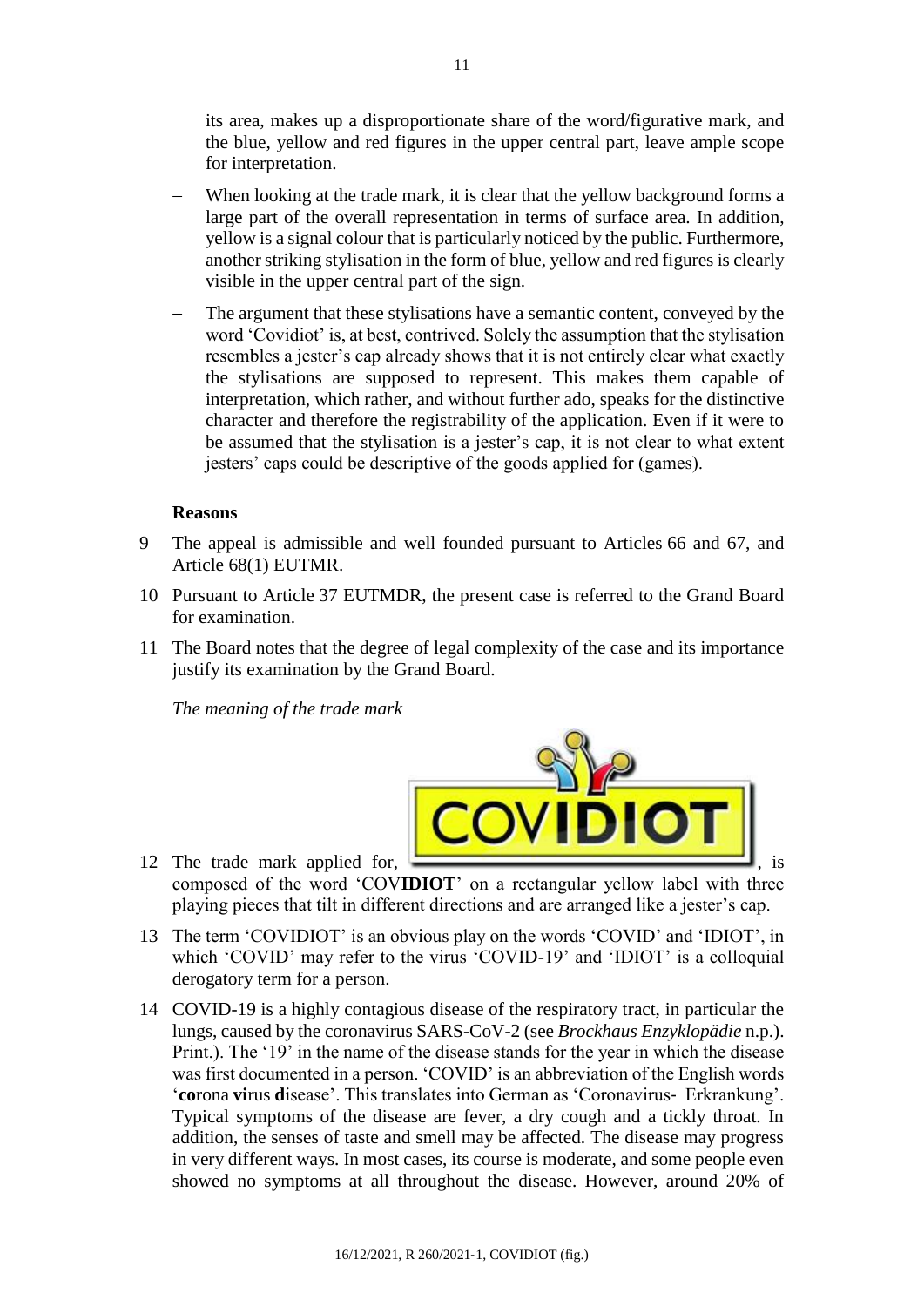infected people are severely affected by COVID-19. In these people, pneumonia develops first, leading to serious breathing difficulties and the need for artificial ventilation. Despite intensive medical intervention, the disease can lead to complete lung failure and ultimately also death.

- 15 The virus has spread to varying degrees throughout the world. Countries and states have been trying to tackle the virus with various strategies and measures since the beginning of 2020. Efforts have been made in many countries to mitigate the wave of the disease by severely restricting or prohibiting contact within the population. For example, daycare centres, nursery schools and schools were almost completely closed in many countries in spring 2020 and the following winter. The most widespread protective measures include the mandatory use of protective masks, for example on public transport or in shops, keeping one's distance, sanitary measures and regular ventilation. The measures adopted aim to limit the increase in the number of infected people so that sufficient medical care can be given to all persons seriously ill with COVID-19. An unchecked exponential increase in infected people would overload hospitals' intensive care units. The sanitary measures are leading to major economic losses for many businesses, and to profits for others.
- 16 There has been intensive research into vaccines against the SARS-CoV-2 virus throughout the world since the beginning of the pandemic. Vaccines produced by various manufacturers have been temporarily authorised for use since November 2020. During 2021, Member States carried out vaccinations with the four authorised vaccines. However, the level of acceptance among the population varies widely in different parts of the European Union, as well as in other regions of the world.
- 17 For various reasons, a certain percentage of people oppose the various protective measures. Their reasons include, in particular, emotional, esoteric, religious or philosophical and political ideologies and dogma.
- 18 In view of the frequent use of the word 'COVIDIOT' in the media and on social networking websites around the world, as shown by examples in the facts of the case, this term is understood as a general reference to people who behave idiotically in the context of the COVID-19 pandemic. These include coronavirus deniers and people who refuse the vaccination without any medical reason, as well as people who behave in other socially harmful ways, such as needlessly hoarding. The term describes, in a derogatory way, people who consciously, and seeking publicity, deny the existence of the COVID-19 disease and/or the SARS-CoV-2-virus, or believe in and/or spread misinformation or conspiracy theories about the COVID-19 pandemic.
- 19 For many who choose the term, it characterises in a concise but polemicising way, those persons in particular who not only endanger themselves, but also put others at risk by acting against the findings and recommendations of science.

*Article 7(1)(f) EUTMR*

20 In the Board's view, the trade mark applied for could be refused as contrary to accepted principles of morality pursuant to Article 7(1)(f) EUTMR, because the trade mark contains the word 'Covidiot', which refers to a person or group of people in a derogatory manner in connection with 'COVID'. There is also the possibility that it is contrary to accepted principles of morality if the name of the virus can be trivialised as the name for a game. Finally, in the Board's opinion, an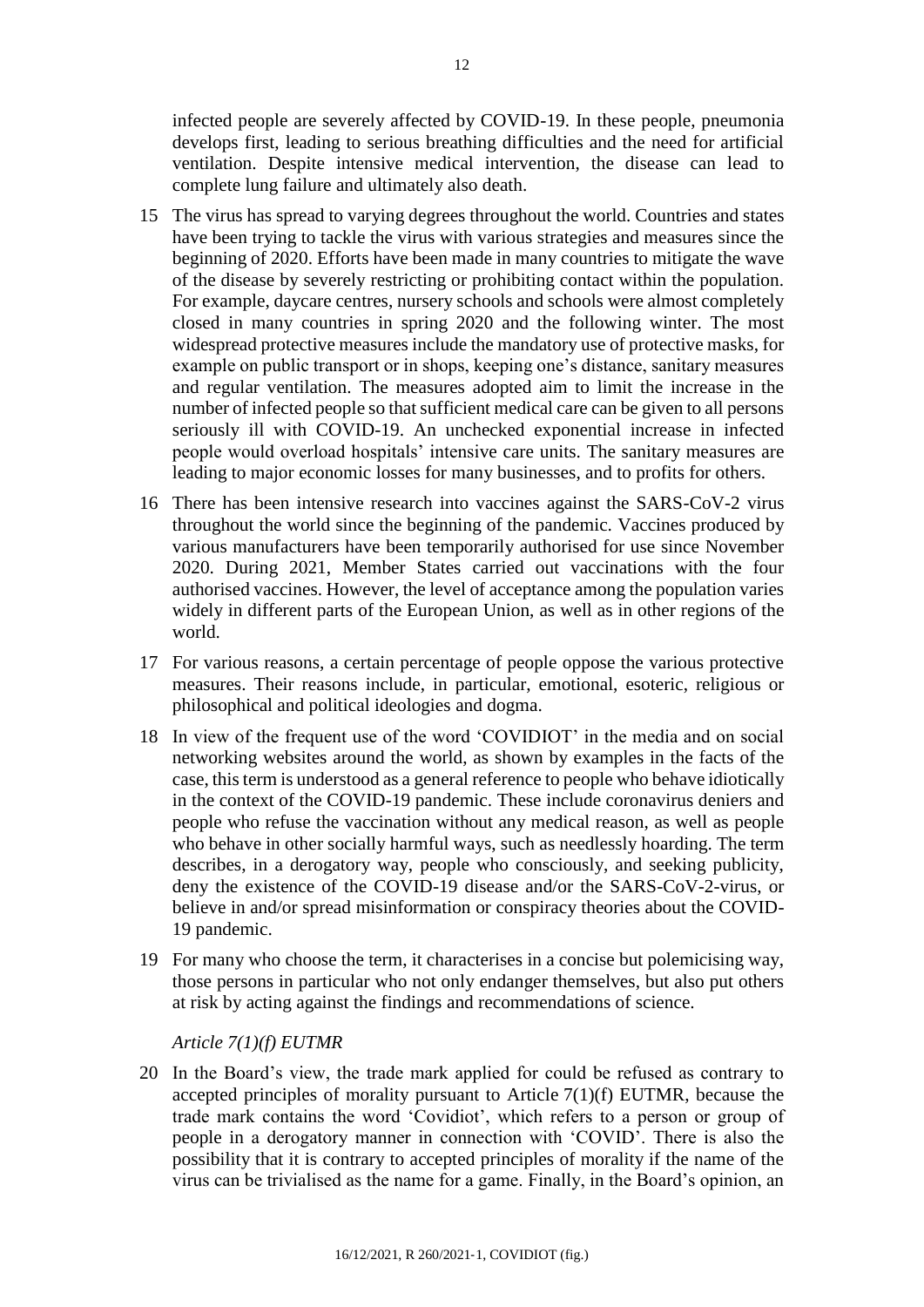examination can be made as to whether the trade mark is contrary to accepted principles of morality because the applicant wishes, through freeriding, to make an undue profit from the pandemic.

21 Furthermore, the term could constitute a breach of public policy should it become, for example, a term that, by trivialising the actual message, incites a breach of the public pandemic measures.

*Article 7(1)(b) EUTMR*

22 The principles of decision 30/01/2019, R 958/2017-G, BREXiT, could be applicable to 'Covidiot' because the trade mark applied for is a kind of trendy term for a specific temporary phenomenon, such as Brexit (30/01/2019, R 958/2017-G, BREXiT, § 50) or World Cup 2006 Germany (30/06/2008, R 1470/2005-1, WORLD CUP 2006 GERMANY, § 51) and is not seen as an indication of origin for the goods applied for. The trade mark could therefore be devoid of distinctive character.

### *Article 7(1)(c) EUTMR*

23 It must also be examined whether the applicant's mere submission of how it intends to use its trade mark is sufficient to refuse the trade mark as a descriptive indication. The applicant argues that one of the characteristics of the game is to deal ironically with the behaviour of vaccine opponents through use of the term 'Covidiot'. Accordingly, the trade mark could be refused as a descriptive indication pursuant to Article  $7(1)(c)$  EUTMR, as it may designate the product directly and by reference to one of its essential characteristics (14/03/2011, C-369/10 P, Memory, EU:C:2011:148, § 39). Furthermore, the name of a game, such as 'chess game' or 'backgammon game', might have to be refused as a designation of the product. The fact that the applicant is the inventor of the game to which it gave this name does not in itself make the trade mark registrable (07/11/2014, T-567/12, Kaatsu, EU:T:2014:937, § 39).

### *The right to freedom of expression and other fundamental rights*

- 24 The applicant argues that its trade mark must be registered because opinions are likely to be ironic, even satirical, and are covered by artistic freedom and freedom of expression, which are guaranteed by fundamental rights.
- 25 In principle, the Office must apply the EUTM regulations in such a way that fundamental rights and freedoms are fully respected.
- 26 This also applies to the freedom of expression enshrined in Article 11 of the Charter of Fundamental Rights of the European Union. The article reads as follows:

### **Article 11 – Freedom of expression and information**

(1) Everyone has the right to freedom of expression. This right shall include freedom to hold opinions and to receive and impart information and ideas without interference by public authority and regardless of frontiers.

(2) The freedom and pluralism of the media shall be respected.

27 Article 10 of the European Convention on Human Rights (ECHR), which reads as follows, can also be affected:

### **Article 10 – Freedom of expression**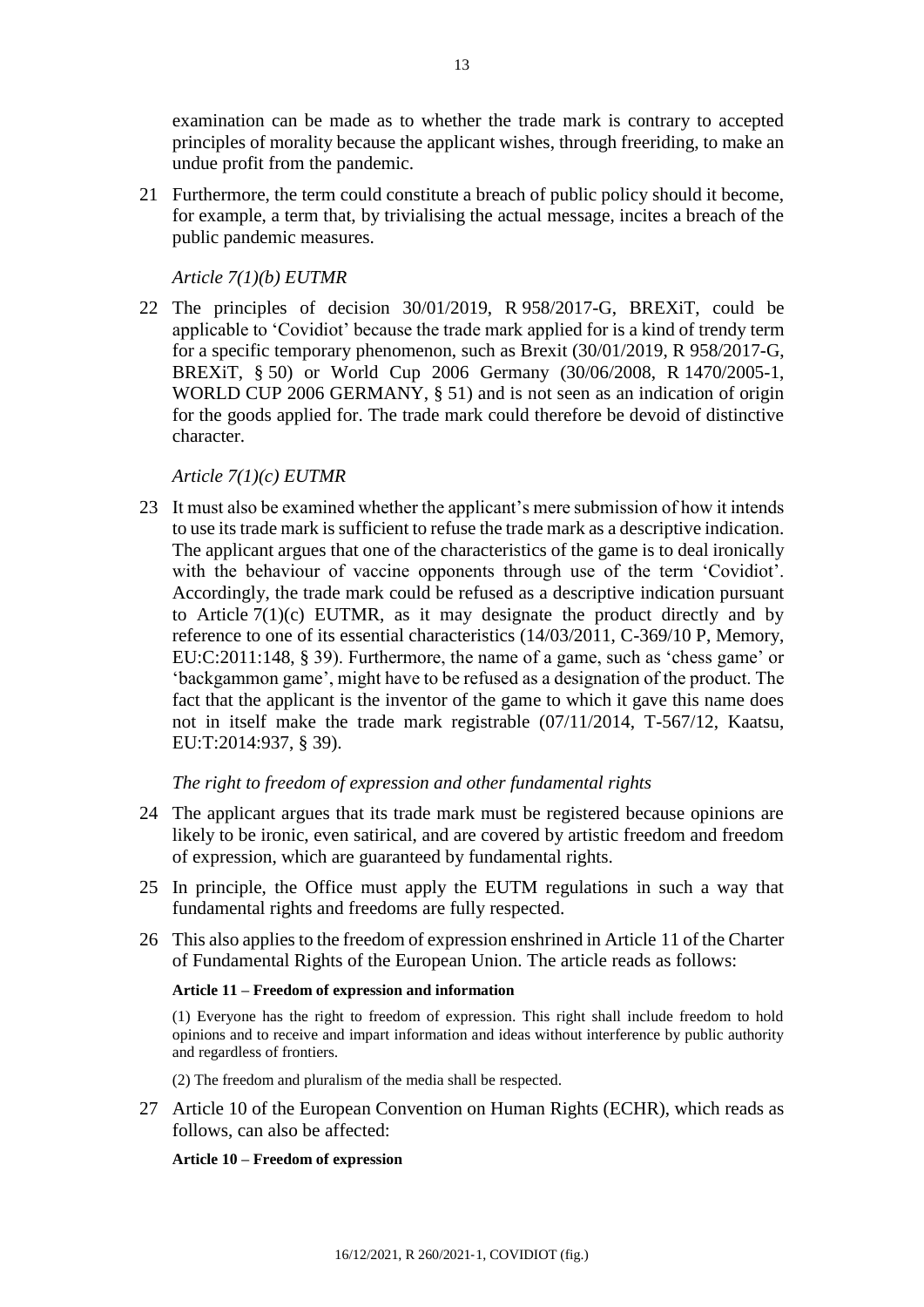(1) Everyone has the right to freedom of expression. This right shall include freedom to hold opinions and to receive and impart information and ideas without interference by public authority and regardless of frontiers. This Article shall prevent States from requiring the licensing of broadcasting, television or cinema enterprises.

(2) The exercise of these freedoms, since it carries with it duties and responsibilities, may be subject to such formalities, conditions, restrictions or penalties as are prescribed by law and are necessary in a democratic society, in the interests of national security, territorial integrity or public safety, for the prevention of disorder or crime, for the protection of health or morals, for the protection of the reputation or rights of others, for preventing the disclosure of information received in confidence, or for maintaining the authority and impartiality of the judiciary.

28 The applicant also refers to artistic freedom. The corresponding fundamental right is as follows:

#### **Article 13 – Artistic and scientific freedom**

Art and research are free. Academic freedom is respected

29 Recital 21 of Regulation (EU) 2015/2424 states:

'(21) … Furthermore, this Regulation should be applied in a way that ensures full respect for fundamental rights and freedoms, and in particular the freedom of expression.'

- 30 Recital 21 of Regulation (EU) 2017/1001 reproduces identically the wording of Recital 21 of Regulation (EU) 2015/2424.
- 31 However, in its judgment on the trade mark 'Fack Ju Göhte', a humorous variation on 'Fuck you Goethe' for a successful German film comedy (24/01/2018, T-69/17, Fack Ju Göhte, EU:T:2018:27), the General Court had held that:

27 Thirdly, the applicant states that, in connection with the film 'Fack Ju Göhte', the sign applied for is a humorous reference to the students' occasional frustration with school and for this reason uses a word combination that picks up on the language of youth.

28 In this respect, it must firstly be pointed out that the examination of a breach of public policy or accepted principles of morality must be based on the trade mark itself, that is to say on the sign in connection with the goods and services in respect of which the trade mark is to be registered (13/09/2005, T-140/02, Intertops, EU:T:2005:312, § 27).

29 Furthermore, as pointed out by the EUIPO in its written pleadings, there is, in the field of art, culture and literature, a constant concern to preserve freedom of expression which does not exist in the field of trade marks.

32 The judgment was annulled by the Court of Justice [\(27/02/2020, C-240/18](https://eur-lex.europa.eu/legal-content/EN-FR/TXT/?uri=CELEX:62018CJ0240&from=EN) P, Fack [Ju Göhte, EU:C:2020:118\),](https://eur-lex.europa.eu/legal-content/EN-FR/TXT/?uri=CELEX:62018CJ0240&from=EN) with these comments being criticised in the reasons given for the decision:

56 Lastly, it should also be added that, contrary to the General Court's finding in paragraph 29 of the judgment under appeal, that 'there is, in the field of art, culture and literature, a constant concern to preserve freedom of expression which does not exist in the field of trade marks', freedom of expression, enshrined in Article 11 of the Charter of Fundamental Rights of the European Union, must, as the EUIPO acknowledged at the hearing and as the Advocate General states in points 47 to 57 of his Opinion, be taken into account when applying Article  $7(1)(f)$  of Regulation No 207/2009. Such a finding is corroborated, moreover, by recital 21 of Regulation 2015/2424, which amended Regulation 207/2009, and recital 21 of Regulation 2017/1001, both of which expressly emphasise the need to apply those regulations in such a way as to ensure full respect for fundamental rights and freedoms, in particular the freedom of expression.

33 The passage from the Advocate General's opinion 'OPINION OF ADVOCATE GENERAL BOBEK' (02/07/2019, C-240/18 P, Fack Ju Göhte, EU:C:2019:553), to which the Court refers, reads as follows: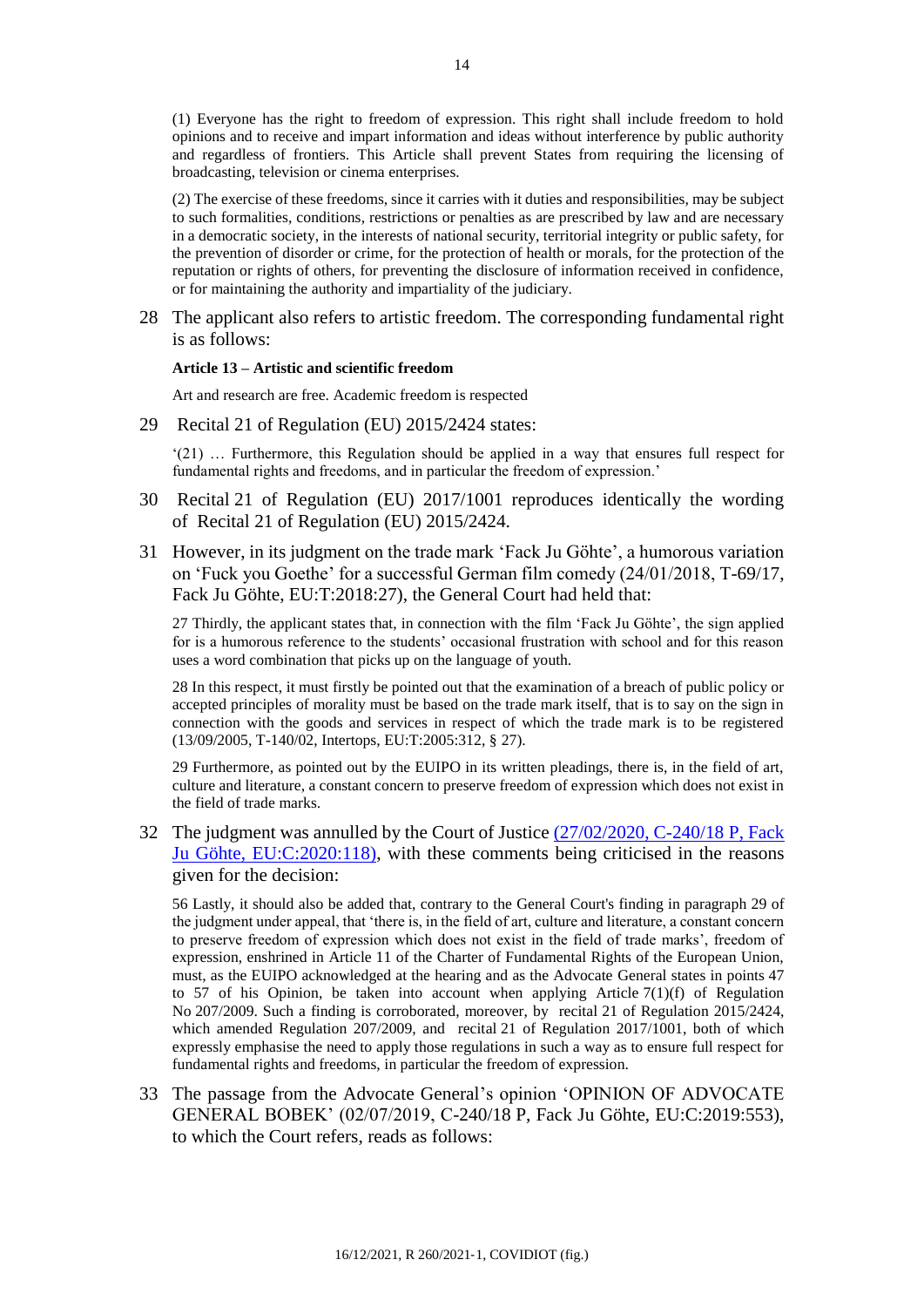### *1. Trade mark protection and freedom of expression*

45. By the fourth plea of the first ground of appeal, the appellant alleges that the balancing of interests carried out by the General Court was incorrect. As further specified at the hearing, that criticism is in principle directed at paragraph 29 of the judgment under appeal, in which the General Court observed that, in the field of trade marks, freedom of expression does not apply. At the hearing, the appellant disagreed with that statement because, in its view, the guarantees attached to freedom of expression do apply in the field of trade marks.

46. In its written response, the EUIPO stated that there has been no error in the assessment of the balancing of interests and that that exercise has already been reflected in Article 7(1)(f) of Regulation No 207/2009 by the legislature. However, when this was explicitly queried at the hearing, the EUIPO agreed that the statement made by the General Court in paragraph 29 of the judgment under appeal is incorrect.

47. Freedom of expression does indeed play a role in trade mark law.

j

48. First, respect for fundamental rights constitutes a condition of the lawfulness of any EU measure. The scope of application of the Charter of Fundamental Rights of the European Union (ʻthe Charter') and the fundamental rights guaranteed therein extends to any activity or omission of the EU institutions and bodies  $(19<sup>1</sup>)$  $(19<sup>1</sup>)$  $(19<sup>1</sup>)$ . The same must naturally hold true in the field of trade marks for activities and omissions of EU bodies, such as the EUIPO.

49. Second, the commercial nature of a potential activity is no reason to limit or even exclude fundamental rights protection  $(20^2)$  $(20^2)$  $(20^2)$ . It might be recalled that the European Court of Human Rights (ʻECHR') has stated that freedom of expression, guaranteed in Article 10 ECHR, applies independently of the type of message, including when a commercial advertisement is concerned  $(21^3)$  $(21^3)$  $(21^3)$ . It has applied freedom of expression specifically to evaluating restrictions imposed by national legislation on trade marks or other forms of advertisement  $(22<sup>4</sup>)$  $(22<sup>4</sup>)$  $(22<sup>4</sup>)$ .

50. Third, the applicability of freedom of expression in the field of trade marks was explicitly confirmed in the preamble to Regulation (EU) 2015/2424 modifying Regulation No 207/2009 and is recognised today in Regulation  $2017/1001$   $(23<sup>5</sup>)$  $(23<sup>5</sup>)$  $(23<sup>5</sup>)$ .

51. Fourth, and on a rather subsidiary note, such an understanding of the law is also consistent with the previous case-law of the General Court  $(24^6)$  $(24^6)$  $(24^6)$  and with the EUIPO's own decision-making practice  $(25^7)$  $(25^7)$  $(25^7)$ .

<sup>&</sup>lt;sup>1</sup> In contrast to being addressed to the Member States only 'when implementing Union law' (the *functional* definition of the scope of application), Article 51(1) of the Charter makes the provisions of the Charter applicable to the institutions and bodies of the Union in any of their activities (the *institutional* definition of the scope of application).

<sup>2</sup> See also, by analogy, Opinion of Advocate General Fennelly in *Germany v Parliament and Council* (C-376/98, EU:C:2000:324, points 154 and 155).

<sup>3</sup> ECHR, 25 August 2015, *Dor v Romania* (CE:ECHR:2015:0825DEC005515312, § 43 and the caselaw cited therein).

<sup>4</sup> ECHR, 24 February 1994, *Casado Coca v Spain* (CE:ECHR:1994:0224JUD001545089, § 35 and the case-law cited therein). See also the judgments of the ECHR of 25 August 2015, *Dor v Romania* (CE:ECHR:2015:0825DEC005515312, § 43 and the case-law cited therein), and of 30 January 2018,

*Sekmadienis Ltd. v Lithuania* (CE:ECHR:2018:0130JUD006931714, §§ 75 to 84). Recital 21 of Regulation 2015/2424 of the European Parliament and of the Council of 16 December

<sup>2015</sup> amending Council Regulation No 207/2009 on the Community trade mark and Commission Regulation (EC) No 2868/95 implementing Council Regulation (EC) No 40/94 on the Community trade mark, and repealing Commission Regulation (EC) No 2869/95 on the fees payable to the Office for Harmonization in the Internal Market (Trade Marks and Designs) (OJ 2015 L 341, p. 21). The latter entered into force on 23 March 2016, that is, after the application in the present case was filed by the appellant on 21 April 2015. See also recital 21 of Regulation 2017/1001.

<sup>6</sup> For example, judgment of 20 September 2011, *Couture Tech v OHIM (Representation of the Soviet coat of arms)* (T-232/10, EU:T:2011:498, paragraphs 68 to 71).

<sup>7</sup> For example, decisions of the Boards of Appeal of 6 July 2006, R 495/2005‑ G, SCREW YOU, paragraph 15; of 28 May 2015, R 2889/2014‑ 4, DIE WANDERHURE, paragraph 12; of 2 September 2015, R 519/2015‑ 4, JEWISH MONKEYS, paragraph 16; of 14 December 2015, R 1627/2015‑ 4, PICA, paragraph 16; and of 28 June 2017, R 2244/2016‑ 2, BREXIT, paragraphs 26 to 34.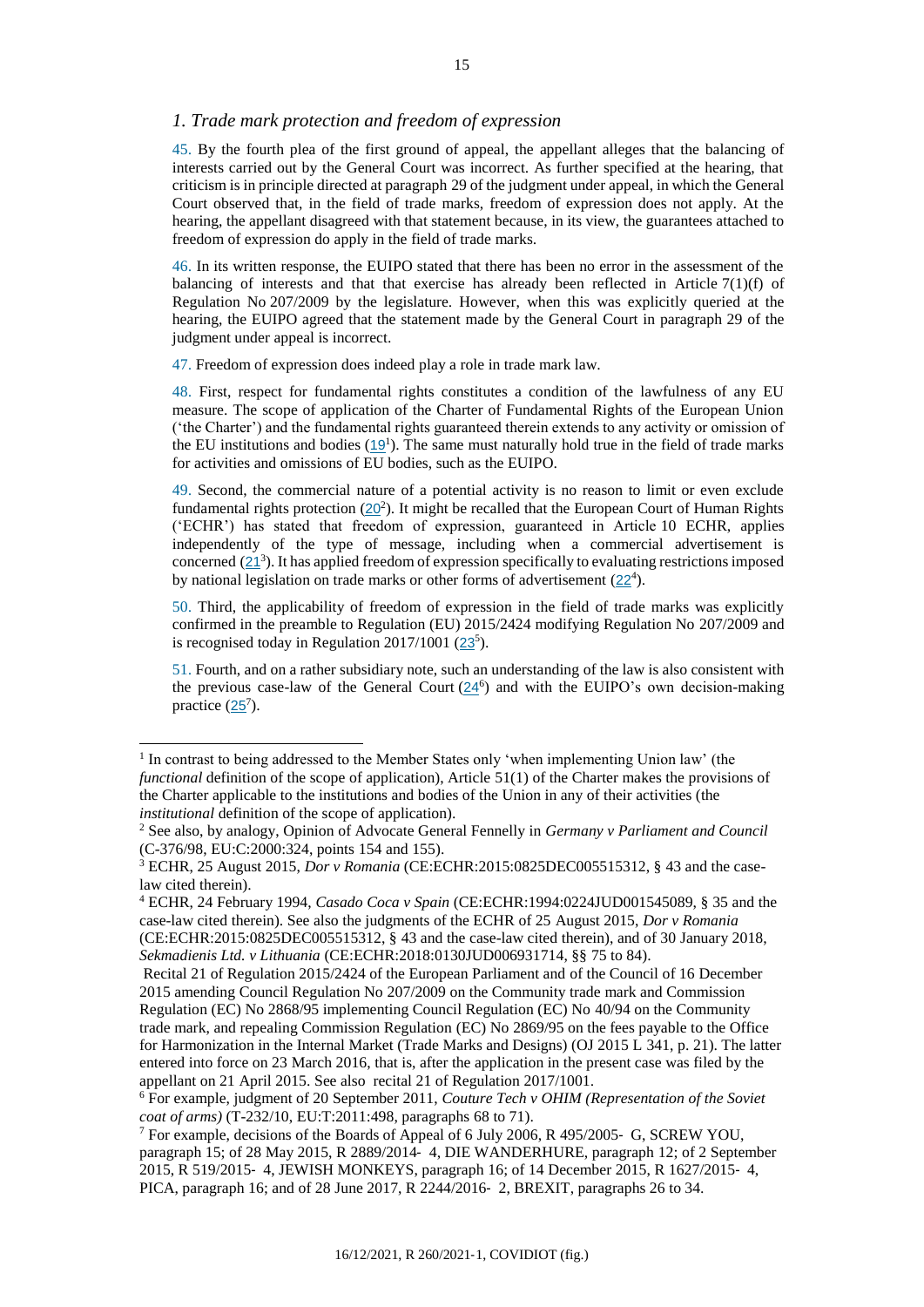52. Thus, freedom of expression clearly applies in the field of trade mark law. That statement, however, throws up more questions than it answers. Fascinating as the issue and the discussion of it in the abstract may be  $(26<sup>8</sup>)$  $(26<sup>8</sup>)$  $(26<sup>8</sup>)$ , the question remains as to what exactly that confirmation brings to the solution of the present case.

53. On the one hand, the proposition of the EUIPO that fundamental rights and the balancing of them have already been taken into account by the legislature when drafting Article  $7(1)(f)$  of Regulation No 207/2009 is difficult to defend. There is no indication whatsoever of how exactly such a balance ought to be achieved in individual cases. To suggest that this issue has already been adequately addressed by merely inserting the concepts of public policy and accepted principles of morality into Article  $7(1)(f)$  is, in view of the multifaceted rights and interests at stake, simply untenable  $(27^9)$  $(27^9)$  $(27^9)$ .

54. On the other hand, when questioned on this point at the hearing, the appellant also had some difficulty in explaining precisely how taking on board freedom of expression should have altered the test under Article  $7(1)(f)$ . The suggestions made by the appellant effectively boiled down to the proposition that if the EUIPO and the General Court had taken its freedom of expression into account in the process of registration, they would have allowed the contested trade mark to be registered, since the EUIPO was too strict and should have been more in favour of the freedom of expression contained in or realised by the trade mark in question.

55. That argument is closely linked to, or even overlaps with, the criticism that the appellant expressed in principle as regards ascertaining the sensitivity to public morality identified by the EUIPO, which seems, to the appellant, to be disconnected from the view taken on the expression 'Fack Ju Göhte' by the relevant public and by the German authorities. Freedom of expression is therefore hardly an independent yardstick in the assessment, but should, in the view of the appellant, have led the EUIPO to a different (more liberal) vision of public morality. That in turn leads the argument to the crux of the first ground of appeal, already highlighted above: what exactly do the concepts of public policy and accepted principles of morality refer to, and how shall they be ascertained?

56. In sum, although it is not a primary goal of trade mark law, freedom of expression clearly remains present therein. Seen in this light, the statement in question of the General Court in paragraph 29 of its reasoning is perhaps intended to convey a slightly different idea: not that there is no role whatsoever for freedom of expression in trade mark law, but rather that, in contrast to the fields of arts, culture, and literature, the weight to be given to freedom of expression in the area of trade mark law may be somewhat different, perhaps slightly lighter, in the overall balancing of the rights and interests present.

57. If understood according to the first (literal) meaning, the statement in paragraph 29 of the judgment under appeal is clearly incorrect. If interpreted as amounting to the second meaning just outlined, such a statement is, in my view, defensible: although freedom of expression, as well as other fundamental rights potentially at stake, must be taken into account in the overall balancing exercise, the protection of freedom of expression is not the primary goal of trade mark protection.'

l

<sup>8</sup> On the link between intellectual property rights and human rights protection, see for instance recently, Geiger, C., and Izyumenko, E., 'Intellectual property before the European Court of Human Rights', in Geiger, C., Nard, C. A., and Seuba, X., *Intellectual Property and the Judiciary*, Edward Elgar Publishing, Cheltenham, 2018, pp. 9 to 90, especially pp. 50 to 62; Ramsey, L. P., 'A Free Speech Right to Trademark Protection?', *The Trademark Reporter*, Vol. 106, No 5, 2016, p. 797.

<sup>9</sup> In the present case, freedom of expression has been invoked by the appellant. But naturally, freedom of expression, as well as other rights and interests that form part of the equation, is not limited to the holders (or possible holders) of the rights conferred by trade mark protection. Indeed, freedom of expression can be also invoked by those wishing to make unauthorised use of a trade mark, for reasons that they consider socially important. See, for example, Geiger, C., and Izyumenko, E. (eds.), 'Intellectual property before the European Court of Human Rights', in Geiger, C., Nard, C. A., and Seuba, X., *Intellectual Property and the Judiciary*, Edward Elgar Publishing, Cheltenham, 2018, pp. 9 to 90, especially pp. 50 to 54, and Senftleben, M., 'Free signs and free use: How to offer room for freedom of expression within the trademark system', in Geiger, C., *Research Handbook on Human Rights and Intellectual Property*, Edward Elgar Publishing, Cheltenham, 2015, pp. 354 to 376. See also Opinion of Advocate General Poiares Maduro in Joined Cases *Google France and Google* (C‑ 236/08 to C‑ 238/08, EU:C:2009:569, point 102).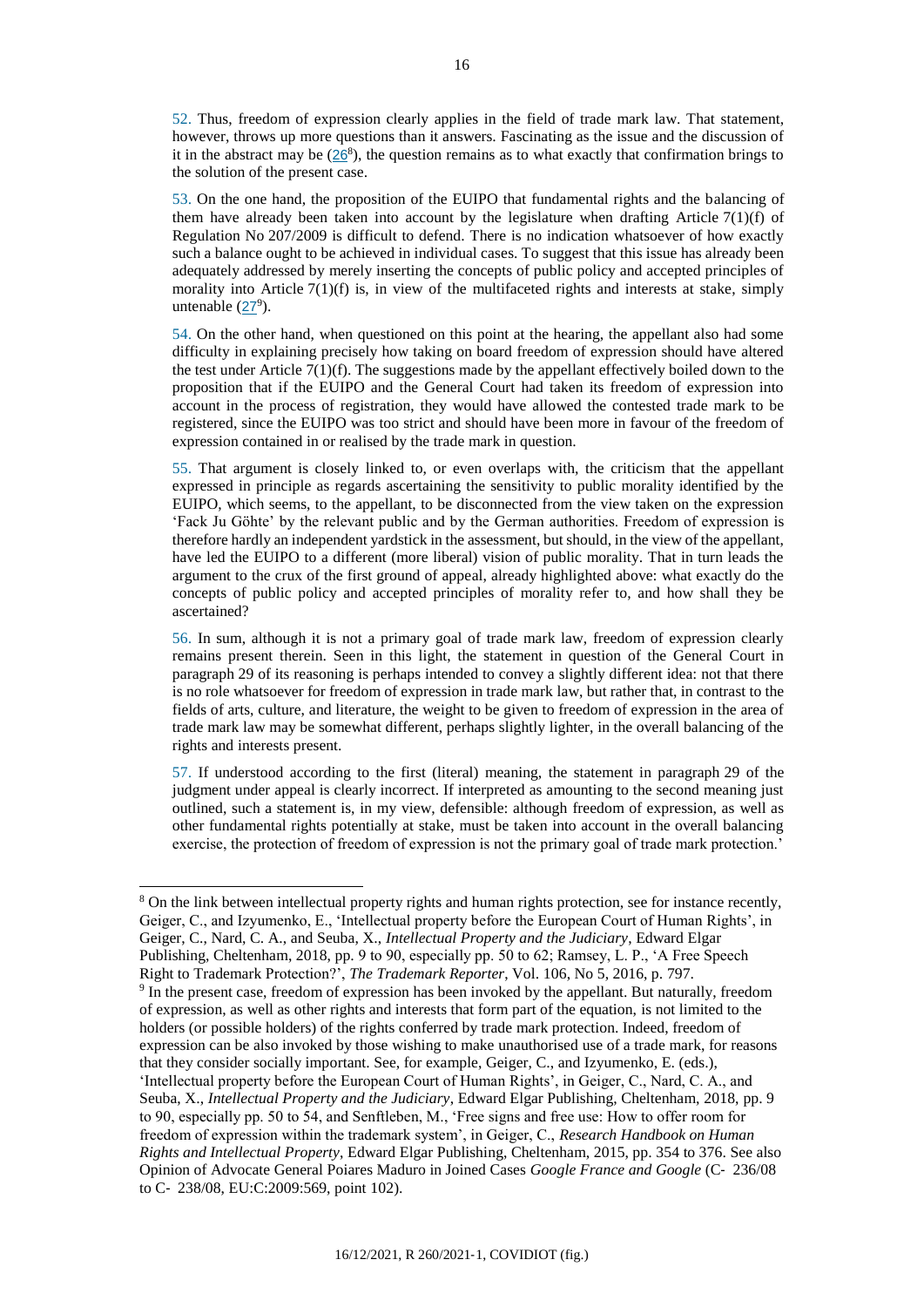- 34 Although this clarifies that the Office must apply the Charter of Fundamental Rights to all grounds for refusal when assessing trade marks,
- 35 this decision may present an opportunity to develop more detailed principles in this respect.
- 36 It is therefore already unclear to what extent merely applying for the term 'Covidiot' as a European Union trade mark, without further reference to a specific person or group of people, constitutes in itself an expression of opinion that opens up the scope of protection of Article 11.
- 37 A further question is whether refusal of the trade mark on the basis of the grounds for refusal set out in Article 7 EUTMR, if the conditions thereof are met, constitutes an unlawful infringement of these fundamental rights or whether freedom of expression meets with its limits here.
- 38 It should also be borne in mind that the General Court ruled as follows in previous judgments, such as in that on the coat of arms of the former USSR (20/09/2011, T-232/10, Coat of arms of the Soviet Union, EU:T:2011:498):

68 On the other hand, according to Article 6(3) TEU, fundamental rights, as guaranteed by the ECHR and as they result from the constitutional traditions common to the Member States, are to constitute general principles of EU law. Consequently, respect for those fundamental rights is a condition of the lawfulness of European Union measures, such as the contested decision, and the Courts of the European Union must ensure that respect.

69 In that regard, according to Article 10(1) of the ECHR, everyone has the right to freedom of expression, which includes, inter alia, the freedom to impart information and ideas without interference by public authorities.

70 According to Article 10(2) of the ECHR, the exercise of freedom of expression may be subject to certain restrictions prescribed by law which are necessary in a democratic society, inter alia in the interests of national security, territorial integrity or public safety, and for the prevention of disorder or crime, or for the protection of morals.

71 The applicant puts forward no arguments to show that the refusal to register the trade mark applied for constitutes an interference with the exercise of the freedom guaranteed by Article 10(1) of the ECHR which does not satisfy the requirements of Article 10(2). Therefore, in any event, there is no basis for the applicant to rely on the ECHR in this case.

39 The General Court made a similar ruling on the trade mark 'Ficken' in connection with alcoholic beverages (14/11/2013, T-52/13, Ficken, EU:T:2013:596):

'39 Secondly, the applicant argues that the Board of Appeal should have taken account of the right to freedom of expression within the meaning of Article 10 of the European Convention for the Protection of Human Rights and Fundamental Freedoms, signed in Rome on 4 November 1950, when weighing the interests that were worthy of protection within the scope of Article 7(1)(f) of Regulation (EC) No 207/2009.

40 In this regard, it is sufficient to point out that refusing to register the trade mark applied for does not deprive the applicant of the opportunity to market its goods under the sign FICKEN, and therefore also does not adversely affect the right to freedom of expression that it claims (cf., to this effect, judgment  $09/03/2012$ , T-417/10, ¿Que buenu ye! Hijoputa (fig.), EU:T:2012:120, § 26).'

- 40 These formulations differ from the findings of the judgment of 24/01/2018, T-69/17, Fack Ju Göhte, EU:T:2018:27, § 29. It must therefore be examined whether this case-law continues to apply after the judgment of the Court of Justice.
- 41 It must also be examined to what extent the public interest in continuing to make free use of the term COVIDIOT as an expression of an opinion may be detrimental to any right to freedom of expression on the part of the individual applicant through registration of the term.